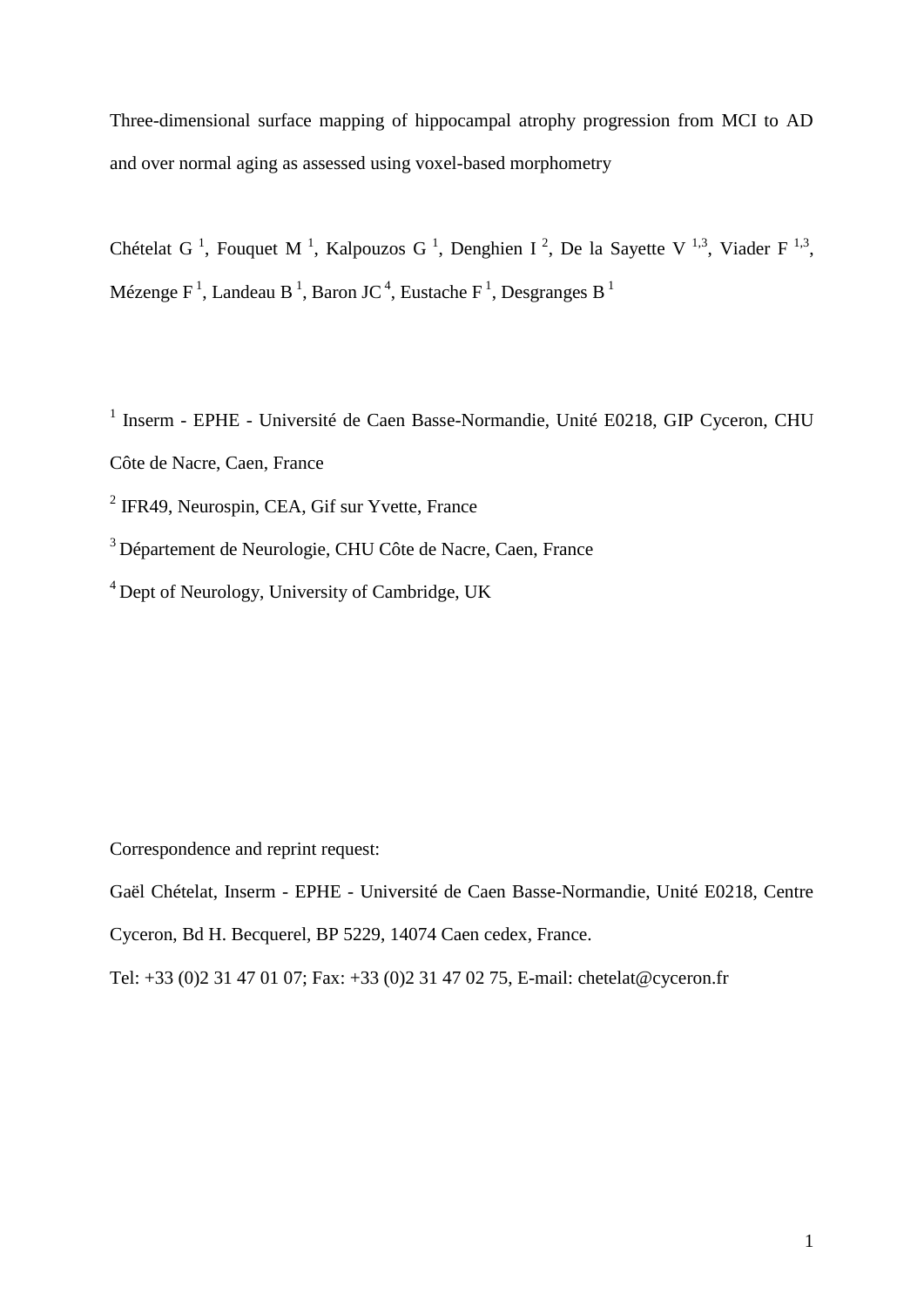### **Abstract**

The hippocampus is the brain structure of highest and earliest structural alteration in Alzheimer's disease (AD). New developments in neuroimaging methods recently made it possible to assess the respective involvement of the different hippocampal subfields by mapping atrophy on a 3-D hippocampal surface view. In this longitudinal study on patients with mild cognitive impairment (MCI), we used such an approach to map the profile of hippocampal atrophy and its progression over an 18-month follow-up period in rapid converters to AD and "non converters" compared to age-matched controls. For the sake of comparison, we also assessed the profile of hippocampal atrophy associated with AD and with increasing age in a healthy control population ranging from young adult to elderly. We found major involvement of the lateral part of the superior hippocampus mainly corresponding to the CA1 subfield in MCI and AD while increasing age was mainly associated with subiculum atrophy in the healthy population. Moreover, the CA1 subfield also showed highest atrophy rates during follow-up, in both rapid converters and 'non converters' although increased effects were observed in the former group. This study emphasizes the differences between normal aging and AD processes leading to hippocampal atrophy, pointing to a specific AD-related CA1 involvement while subiculum atrophy would represent a normal aging process. Our findings also suggest that the degree of hippocampal atrophy, more than its spatial localization, predicts rapid conversion to AD in patients with MCI.

**Keywords**: Alzheimer's Disease, Mild Cognitive Impairment; Normal Aging; Structural MRI; Hippocampus; Voxel-Based Morphometry; Atrophy; Longitudinal Imaging; Hippocampal Subfields.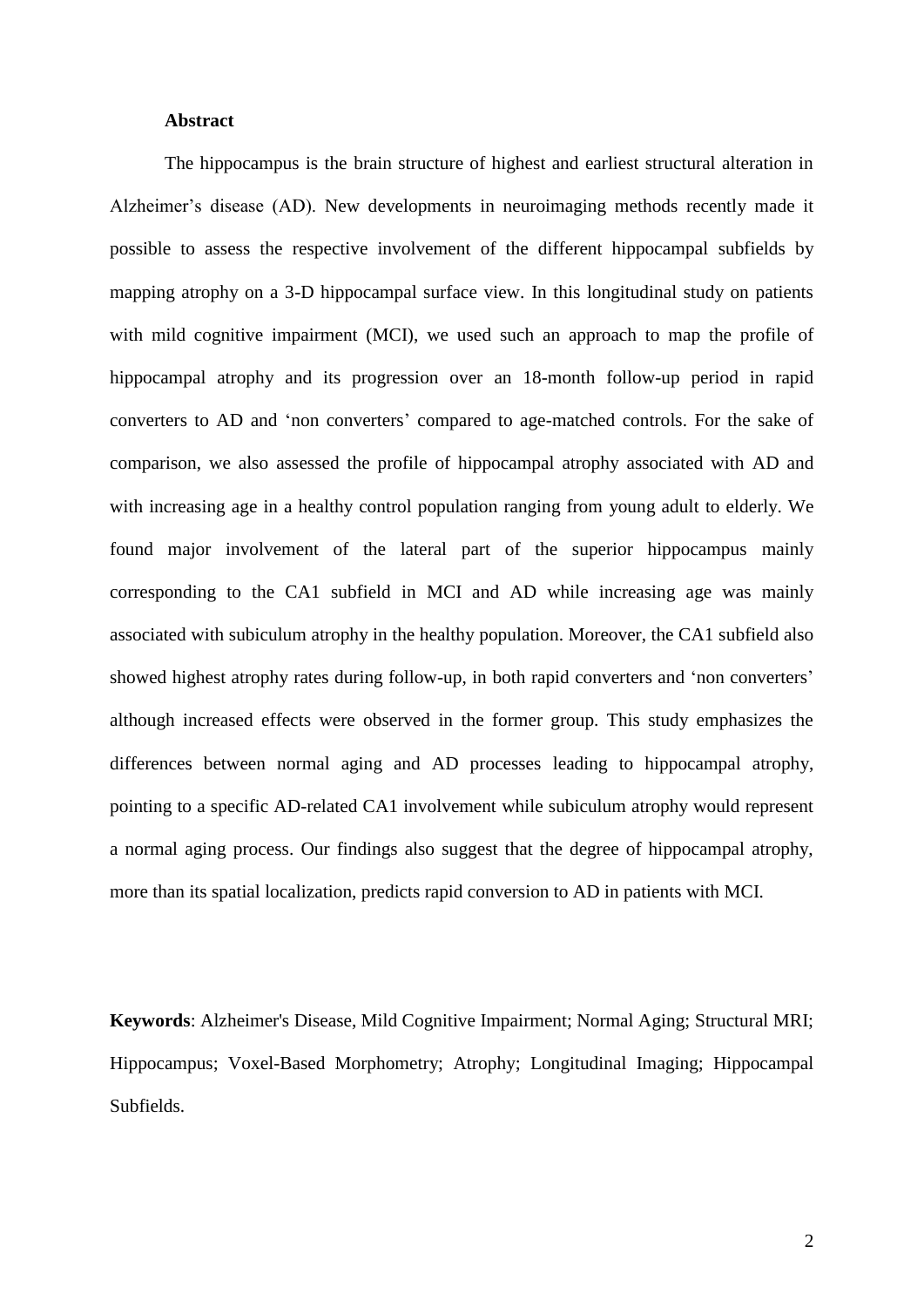# **Introduction**

In Alzheimer's disease (AD), atrophy has been assessed in numerous studies in a priori regions of interest, such as in medial temporal lobe structures, or throughout the whole brain using voxel-based morphometry (VBM) (Baron et al., 2001; Chételat and Baron, 2003, for review). These studies have consistently reported early and marked atrophy in the medial temporal region, including the parahippocampal gyrus, hippocampus proper and amygdala, then extending to the temporal neocortex before involving temporo-parietal areas and the cingulate gyrus.

Several studies have assessed patients with amnestic mild cognitive impairment (MCI) to investigate the very early stage of AD. Indeed, these patients have isolated memory impairments without dementia, and up to 20% of them (the "converters") will convert to AD each year. They showed a very similar pattern of atrophy, although slightly less extended and less pronounced (Chételat et al., 2002; 2003), consistent with the fact that most MCI patients are in the pre-dementia stage of AD. It is to note that this pattern of atrophy in patients with MCI and AD, as measured in vivo from structural MRI data, is very consistent with the well described pattern of neurofibrillary tangles (NFT) progression in the course of AD evidenced post-mortem (Braak and Braak, 1991; Duykaerts et al. 1997; Delacourte et al., 1999). This parallel distribution between atrophy and NFT suggests that they should be related, although this relationship is not fully elucidated.

As for AD, the hippocampal region is the most significantly atrophied in MCI. The degree of hippocampal atrophy was found to be associated with subsequent conversion to AD, but with limited accuracy, and to progress from healthy aging to MCI and then to AD where it correlates with Braak and Braak stage (Jack et al., 2002). Rate of hippocampal atrophy is also higher in MCI converters compared to non converters, although individual values overlap.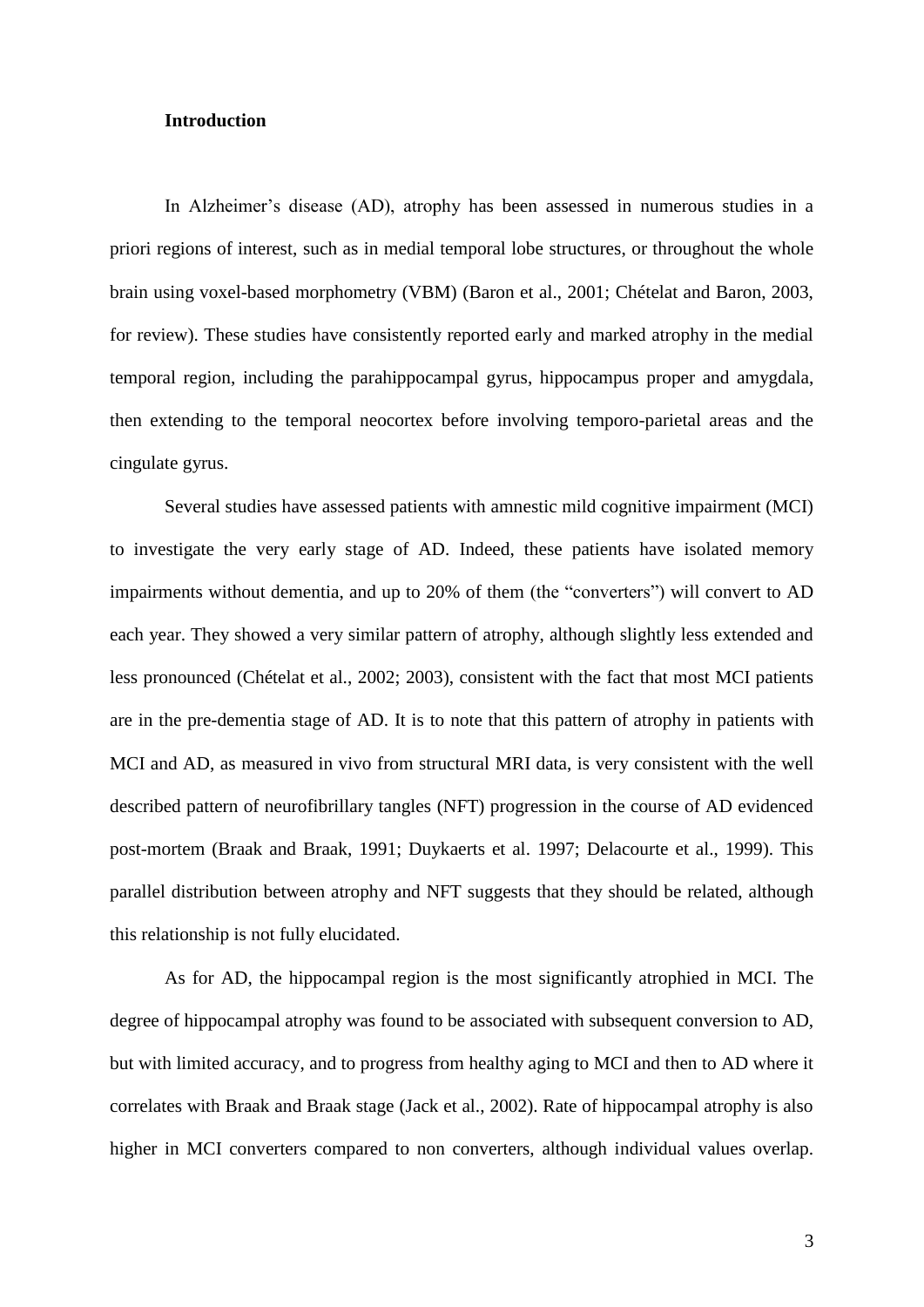New developments in neuroimaging data analyses and mapping techniques recently made it possible to get a more detail insight on hippocampal atrophy, allowing the distinction of its different subfields onto its three-dimensional (3-D) surface (Csernansky et al., 2000; 2005; Wang et al., 2003; 2006; Thompson et al., 2004; Frisoni et al., 2006; Apostolova et al., 2006a; 2006b). Since the hippocampal subfields were found to be differentially affected by neurofibrillary tangles and neuronal loss (West et al., 1994; 2004; Rössler et al, 2002; Bobinski et al., 1998; Schönheit et al., 2004), with highest involvement of the CA1 region (and subiculum in some studies), it seems thus of particular interest to assess whether such differences could be recovered in vivo assessing atrophy from structural MRI.

Csernansky et al. (2000) were the first to apply such an approach in AD allowing MRI-based segregation of hippocampal subfields. The authors showed that hippocampal inward deformation in the head and the lateral surface mainly corresponding to CA1 subfield was the highest change in patients with CDR=0.5, i.e. with very early AD, compared to control subjects with CDR=0 (Csernansky et al., 2000; Wang et al., 2006), and the only significant predictor of conversion to CDR=0.5 in subjects with CDR=0 (Csernansky et al., 2005). These changes were found to accentuate and spread with AD progression (Wang et al., 2003). Thompson et al. (2004) have developed another approach allowing to map 3D hippocampal surface atrophy, and showed that major inward deformations occurred in the CA1 and subiculum subfields in AD, while CA 2 to 4 subfields and gyrus dentatus were mostly preserved (Thompson et al., 2004; Frisoni et al., 2006). Moreover, CA1 atrophy was found to be associated with future conversion to AD in patients with MCI (Apostolova et al., 2006a) and additional involvement of CA-2 and 3 subfields was found in patients with AD compared to MCI (Apostolova et al., 2006b).

In this longitudinal study on patients with MCI, we used a more classical voxel-based morphometry (VBM) approach commonly used in the neuroimaging community, associated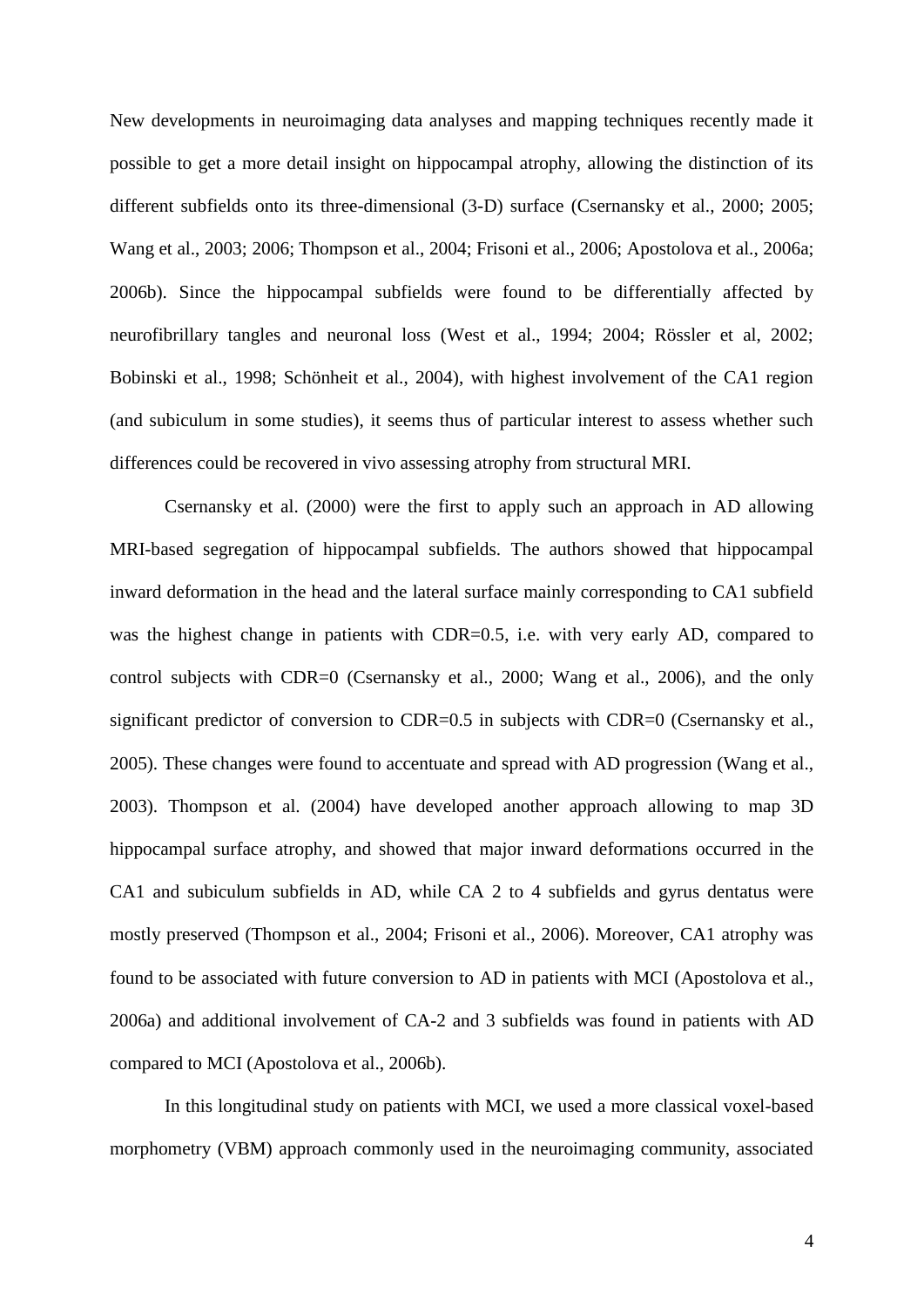with projection of atrophy maps onto a 3-D surface view of the hippocampus. Our purpose was to map the differential profile of hippocampal atrophy in rapid converters and non converters compared to age-matched controls, and to map the progression of hippocampal change over an 18-month follow-up period in each group. For the sake of comparison with normal aging and Alzheimer"s disease, we also assessed the profile of hippocampal atrophy in AD compared to age-matched controls, and that associated with increasing age in a healthy control population ranging from young adult to elderly.

## **Methods**

#### *Subjects*

Healthy controls. Fifty-nine healthy controls from 20 to 84 years old were included in the present study (see demographics on Table 1). The whole sample was used to assess the profile of hippocampal atrophy associated with increasing age over the entire adult life, while a subgroup of this sample, consisting in 15 healthy elderly aged more than 60 years old (see Table 1), was used as controls when assessing atrophy in MCI or AD. Inclusion and exclusion criteria were the same for all control subjects. They all lacked abnormality of clinical, MRI, and neuropsychological examinations, as demonstrated by: 1) normal somatic examination, 2) body weight in the normal range, 3) no known vascular risk factor and smoking <10 cigarettes per day, 4) no alcohol or coffee abuse, according to DSM4 criteria, 5) blood pressure within normal limits or corrected to, 6) no history or clinical evidence of sensorineural loss, dementia, or psychiatric disorder (a formal psychiatric interview was not performed), 7) no current use of medication (except birth control pills, oestrogen replacement therapy, antihypertensive drugs), and especially no use of centrally acting drugs (sleeping pills, antidepressant drugs) for at least 6 weeks, 8) normal standard T1-, T2- and/or FLAIR-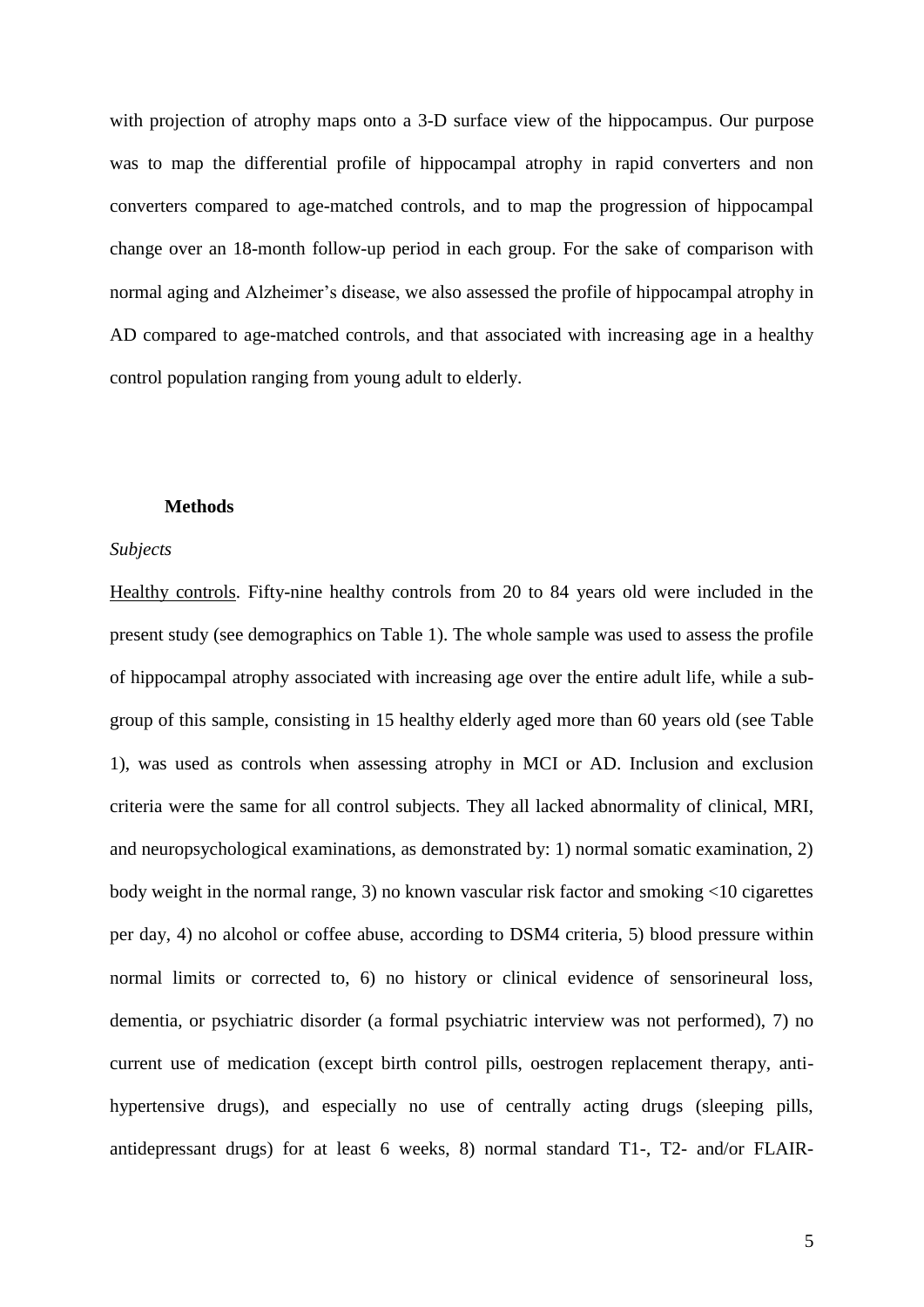weighted MRI, and notably no significant white matter T2- FLAIR-weighted hyperintensities. The Mattis dementia rating scale (Mattis, 1976) was used for subjects over 50 years to exclude subjects with scores below the normal range for age indicating potential underlying neurodegenerative pathology. They also underwent cognitive tasks assessing episodic memory, semantic memory and working memory. There was no evidence of significant cognitive decline beyond that expected for normal aging in any subject, and no subject complained about his/her memory.

MCI patients. Seventeen patients with amnestic MCI (Petersen *et al.*, 2001) were prospectively studied (see demographics on Table 1). They were all recruited through a memory clinic, and all complained of memory impairment. They underwent medical, neurological, neuropsychological, and neuroradiological examinations, and were selected according to the following stringent criteria: i) lack of present or historical evidence of significant neurological, psychiatric or any other medical disease, use of medication that could affect brain functioning or structure, and depression or substance abuse; ii) modified Hachinski ischemic score  $\leq 2$  (Loeb and Gandolfo, 1983); iii) age over 55 years; iv) objective memory impairment, as defined by performance 1.5 SD below the normal mean for agematched controls in at least one subscore of the Grober and Buschke test (Grober and Buschke, 1987) or at the Rey"s figure delayed recall test (Rey, 1959); and v) NINCDS-ADRDA criteria for probable AD (McKhann *et al.*, 1984) not met, as assessed by an extensive neuropsychological examination evidencing normal scores (no more than 1.5 SD below the normal means according to age and education when available) in general intellectual function, i.e. MMSE (Folstein *et al.*, 1975) and Mattis dementia rating scale (Mattis, 1976), and in cognitive functions other than episodic memory, including executive (Stroop test; Golden, 1978), visuospatial (copy of Rey"s figure; Rey, 1959), limb praxis (imitation of four meaningless gestures, production of four symbolic gestures and four object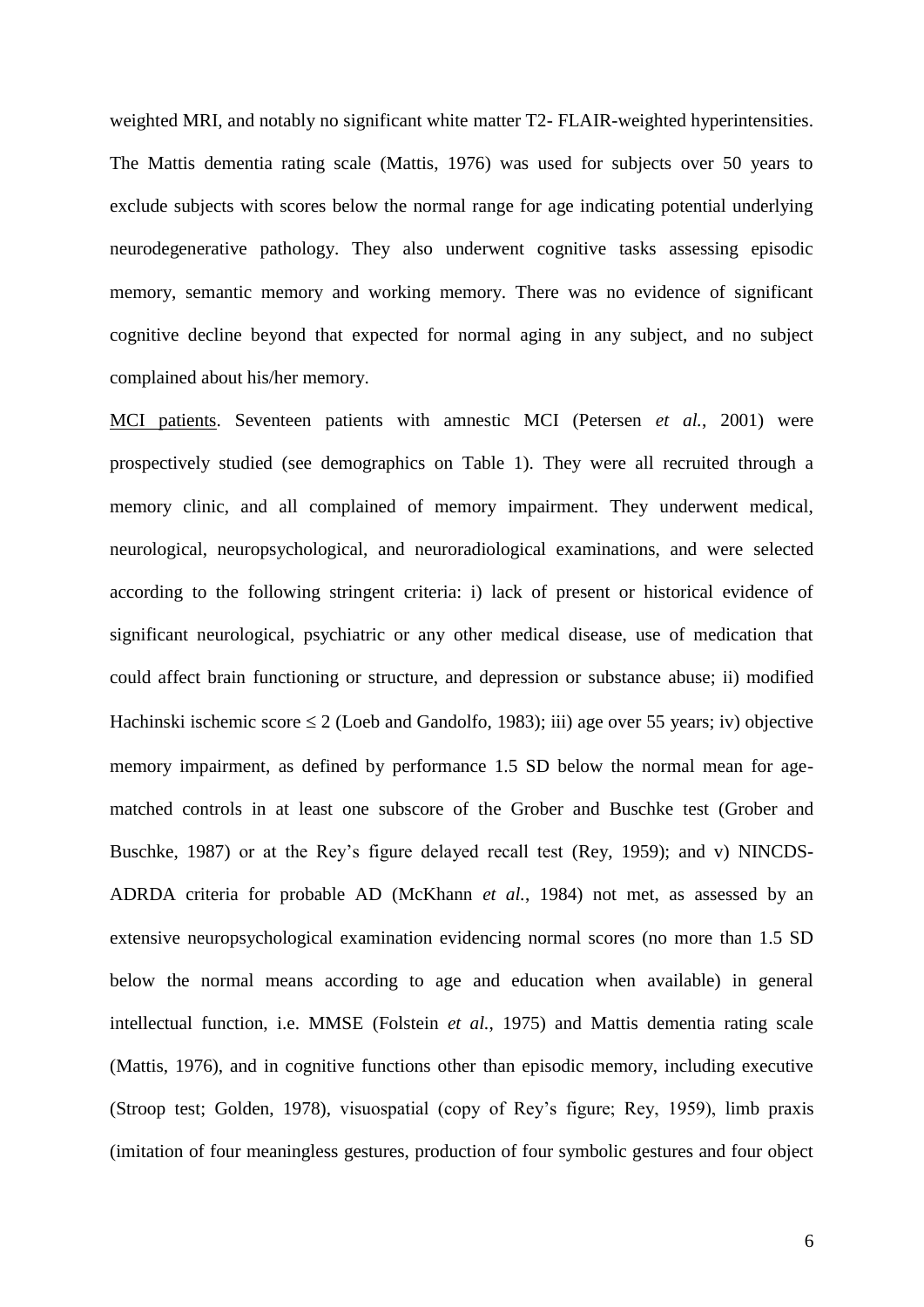utilization gestures), language (writing of 12 irregular words under dictation) and image naming (DO80; Deloche and Hannequin, 1997) functions. Independence in daily living activities was verified during the clinical interviews, and the final decision regarding patient inclusion corresponds to a consensus between the neurologist, the neuropsychologist, and the researcher in charge of the project.

Using the same neuropsychological battery, all subjects were evaluated every 6 months over an 18-month period to assess conversion, i.e. whether they met NINCDS-ADRDA criteria of probable Alzheimer"s disease or not. Patients were declared as "rapid converters" if they had impaired performances (more than 1.5 SD below the normal means according to age and education when available) in at least one of general intellectual function scales as well as in at least two areas of cognition including memory, leading to impaired daily activities as judged by the clinicians from the consultation interview. At the end of the follow-up period, 7 MCI patients had converted to AD (the "rapid converters") while 10 were still classified as MCI (and they were termed as "non-converters" in what follows). A second MRI scan was obtained in each MCI patients at the end of the follow-up period, i.e. 18 months after the first MRI scan.

AD patients. Seventeen patients with probable AD were also studied (see demographics on Table 1). At the time of the study, none of the patients was being or had been treated with specific medication such as anti-acetylcholinesterase agents since they were recruited into this study immediately following clinical diagnosis and were started on cholinesterase inhibitors only after their baseline investigation. All were prospectively selected using standard NINCDS-ADRDA diagnostic criteria for probable AD (McKhann et al, 1984). The diagnosis of probable AD was based on an extensive neuropsychological examination which included the mini mental status examination (MMSE; Folstein et al., 1975), Mattis dementia scale (Mattis, 1976), Wechsler's Memory scale (Wechsler, 1969), Story and Figure recall tests from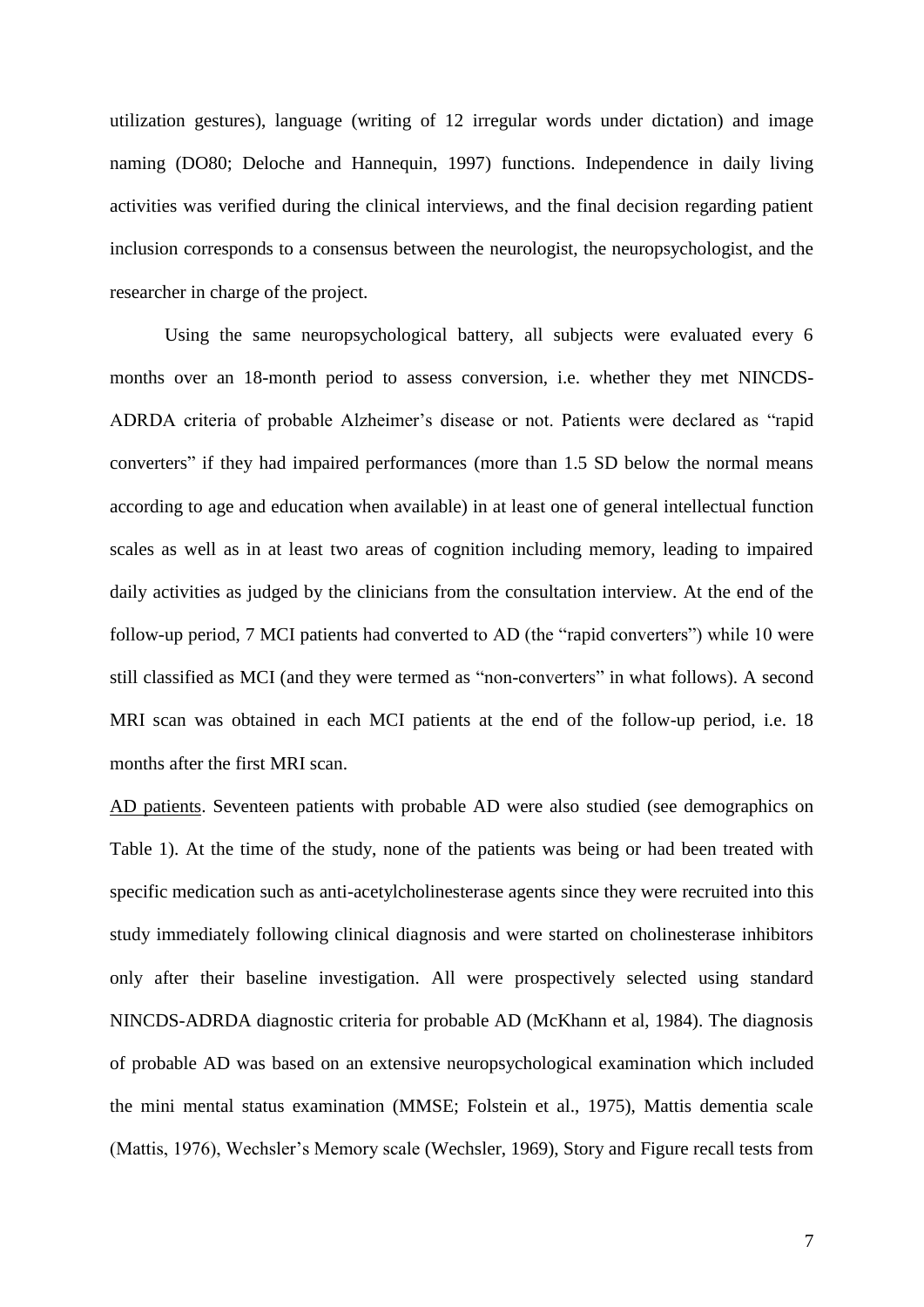Signoret`s battery (Signoret, 1991), verbal span (forward and backward; Signoret, 1991), verbal working memory (Brown-Peterson paradigm; Peterson and Peterson, 1959), verbal fluency (letter and category; Cardebat et al., 1990), and copy of Rey"s figure (Rey, 1959). We purposely selected patients with mild dementia, based on a MMSE score of 20 or higher.

All the subjects included gave written informed consent to participate in the study which was done in line with the Declaration of Helsinki and approved by the Regional Ethics Committee. All subjects in this study were right handed and had at least 7 years of education. The three samples of AD, MCI and controls partly overlap with those of our previous publications (Baron et al., 2001; Desgranges et al., 2002; Eustache et al., 2004; Chételat et al., 2002; 2003; 2005; Kalpouzos et al., 2007).

### *MRI data acquisition*

Within an interval of two months at most from inclusion for the controls and a few days for MCI and AD patients, each subject underwent a high-resolution T1-weighted volume MRI scans at baseline and MCI patients underwent a second MRI scan 18 months apart. Acquisitions consisted of a set of 128 adjacent axial cuts parallel to the Anterior Commissure-Posterior Commissure line and with slice thickness 1.5 mm and pixel size  $1 \times 1$  mm, using the SPGR gradient echo sequence (TR = 10.3 ms; TE = 2.1 ms; FOV = 24 x 18; matrix = 256 x 192). All the MRI data sets were acquired on the same scanner (1.5 T Signa Advantage echospeed; General Electric).

## *MRI data handling and transformations*

All MRI data were analyzed using SPM5 and the VBM protocol, described in details elsewhere (Good et al., 2001), and already used in our laboratory (Chételat et al.,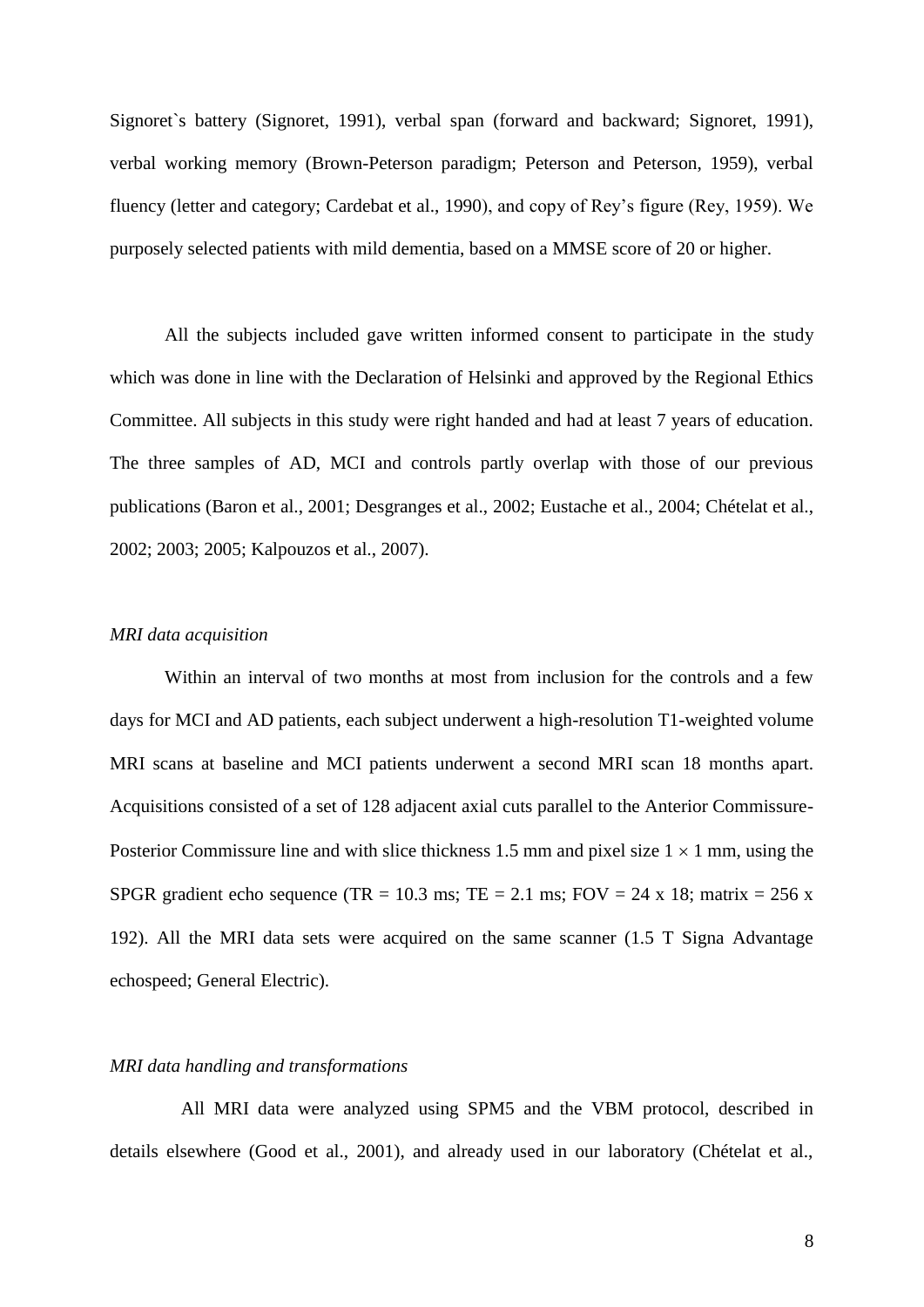2003a; 2005). Briefly, the procedure included segmentation and normalization of original MRI data using the default MNI template of SPM5 as priors. Indeed, the use of a customized template is not recommended while using SPM5 on limited  $-$  i.e. less than hundred(s) of subjects – sample size. To blur individual variations in gyral anatomy and to increase the signal-to-noise ratio, the spatially normalized GM data sets were smoothed using a Gaussian kernel of 8mm for cross-sectional assessments (i.e. age and disease effects) and of 6mm for longitudinal assessments (i.e. atrophy progression). Low smoothing values were chosen to limit spatial resolution degradation (note that a more classical 12mm Gaussian kernel was also tested and led to similar conclusions; data not shown), and a lower value was used for longitudinal assessments since each individual's first scan was used as reference for the follow-up scan (see also Chételat et al., 2005). The resulting smoothed and spatially normalized GM data sets were used in the following analyses and processing.

### *Age effects: correlation coefficient SPM-R maps*

Using SPM5, negative correlations were performed between GM density and age in the whole control sample (59 healthy subjects). The resultant SPM-T map was then converted to correlation coefficient R-map using the following formulae: R =  $1 / \sqrt{(n-2)/T^2+1}$ .

# *Disease effect: Z-score maps*

Z-score maps were computed from the resultant smoothed and normalized GM data sets ([patient individual data - control sample mean] / control standard deviation), for each patient at each time point (see Kawachi et al., 2006 for a similar approach). Individual Z-score maps were then averaged across MCI patients according to six conditions (baseline or follow-up data of the whole MCI sample, or only rapid converters, or non converters), and across AD patients.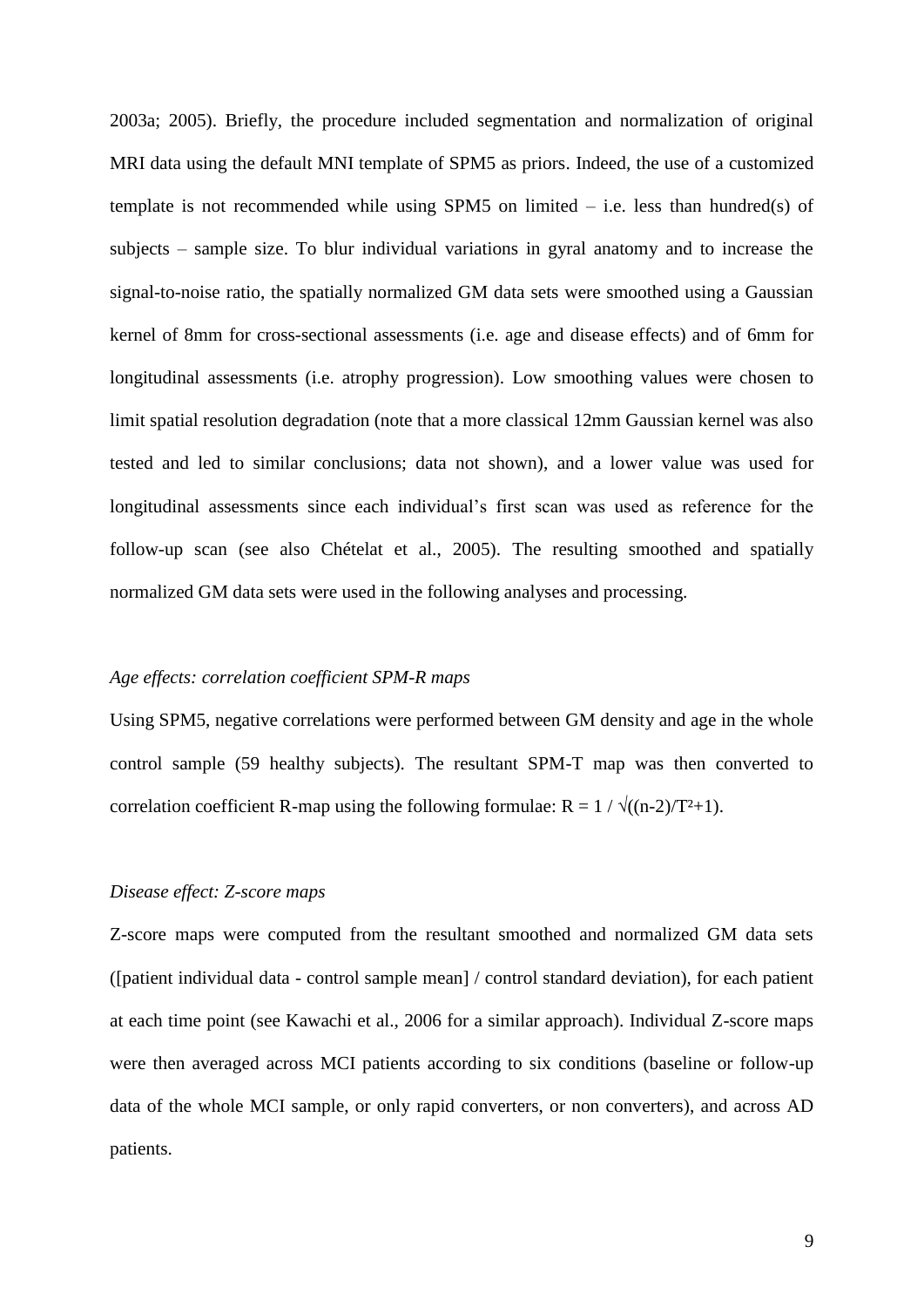## *Atrophy progression in MCI: GM and percent annual loss (PAC) maps*

In addition, maps of absolute GM loss over the 18-month follow-up period (baseline – followup GM density) and percent annual loss (PAC) maps (i.e. ([baseline GM density - follow-up GM density] / baseline GM density) x [12 / 18] x 100), were also created for each MCI patient to specifically address the issue of atrophy evolution. Individual maps were then averaged across the whole MCI sample and according to their clinical evolution (rapid converters or non converters), resulting in three mean GM loss and three mean PAC maps (MCI, rapid converters and non converters).

#### *Result display*

Anatomical localization was based on the superimposition of mean z-score maps, GM loss and PAC maps, as well as SPM-R maps onto the surface of a hippocampal 3D view, using the publicly available "Anatomist/BrainVISA" software [\(www.brainvisa.info\)](http://www.brainvisa.info/). The hippocampal ROI used to obtain this 3D view (hippocampal mesh) was delimited on the right and left hemispheres on coronal slices of a whole-brain customized template of the healthy aged sample (created by averaging the normalized MRI of the 15 healthy elderly). Delineation of hippocampal subfields on 3-D surface superior and inferior views were schematized (see Figure 1A) from those provided in previous publications (Csernansky et al., 2005; Wang et al., 2003; Frisoni et al., 2006; Apostolova et al., 2006a).

#### **Results**

### *Age effects: correlation coefficient SPM-R maps (Figure 1B)*

The SPM-R map of correlation between increasing age and decreasing GM density in the whole control sample (aged 20-84 years old) projected on the hippocampal 3-D surface is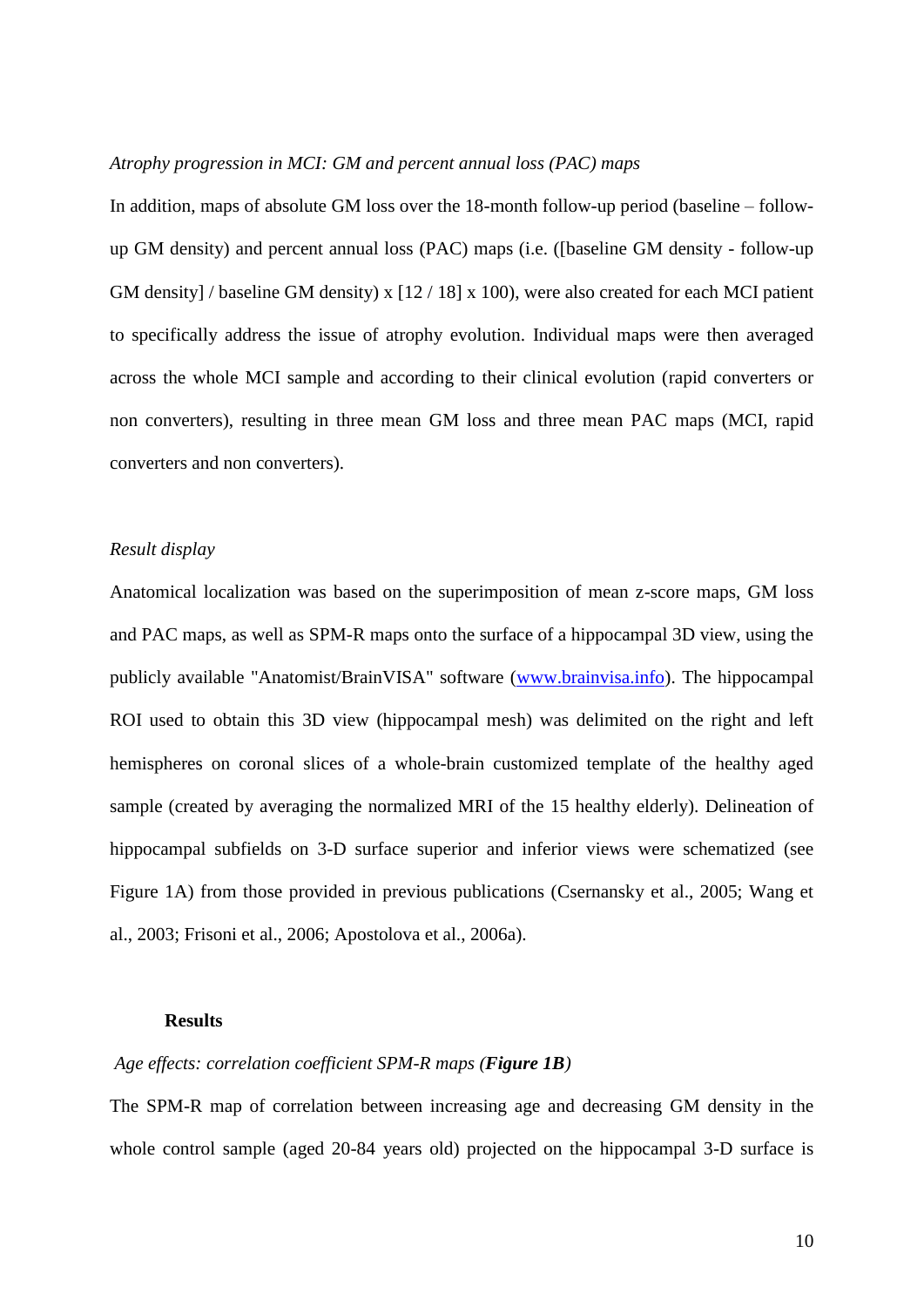illustrated in **Figure 1B**, and the plot of the correlation in the hippocampal peak of highest statistical significance is illustrated in **Figure 2**. Highest R-values (>0.5) were found on the most medial part of the superior view, and on the medial half of the inferior view. Based from hippocampal maps of subfields delineation provided in previous publications and schematized in **Figure 1A**, regions of highest R values mainly corresponded to the subiculum, while CA1 and other subfields were relatively preserved during normal aging.

# *Disease effect: Z-score maps (Figure 1C, D, E and Figure 3)*

The mean Z-score maps of GM loss in AD, MCI at baseline, and MCI at follow-up, as compared to the healthy elderly control group and projected on the hippocampal 3-D surface are illustrated in **Figure 1C**, **D**, and **E**, respectively. Lowest Z-score values  $(\leq 2)$  in patients with Alzheimer's disease were found to concern the lateral half of the superior view and the most lateral part of the inferior view, with a right-sided predominance. These areas mainly corresponded to the CA1 subfield (see **Figure 1A**), also slightly encroaching the other subfields. At baseline, MCI patients demonstrated highest gray-matter loss (Z-score<-2) in an anterior part of the right hippocampus only, which fell onto the CA1 zone (**Figure 1D**), while eighteen months later, the profile of hippocampal atrophy was highly similar to that found in the AD group, mainly involving the CA1 subfield, and extending to the other subfields, with a right predominance (**Figure 1E**).

The mean Z-score maps of gray matter loss in rapid converters and non converters, at baseline and at follow-up, as compared to the healthy elderly control group and projected on the hippocampal 3-D surface are illustrated in **Figure 3**. Z-score values were found to be much lower in rapid converters than in non converters (see color scales ranging from 0 to -2 for non converters and from 0 to -5 for rapid converters). In non converters, the middle part of the hippocampus was preserved, main effects being found in the anterior and posterior parts,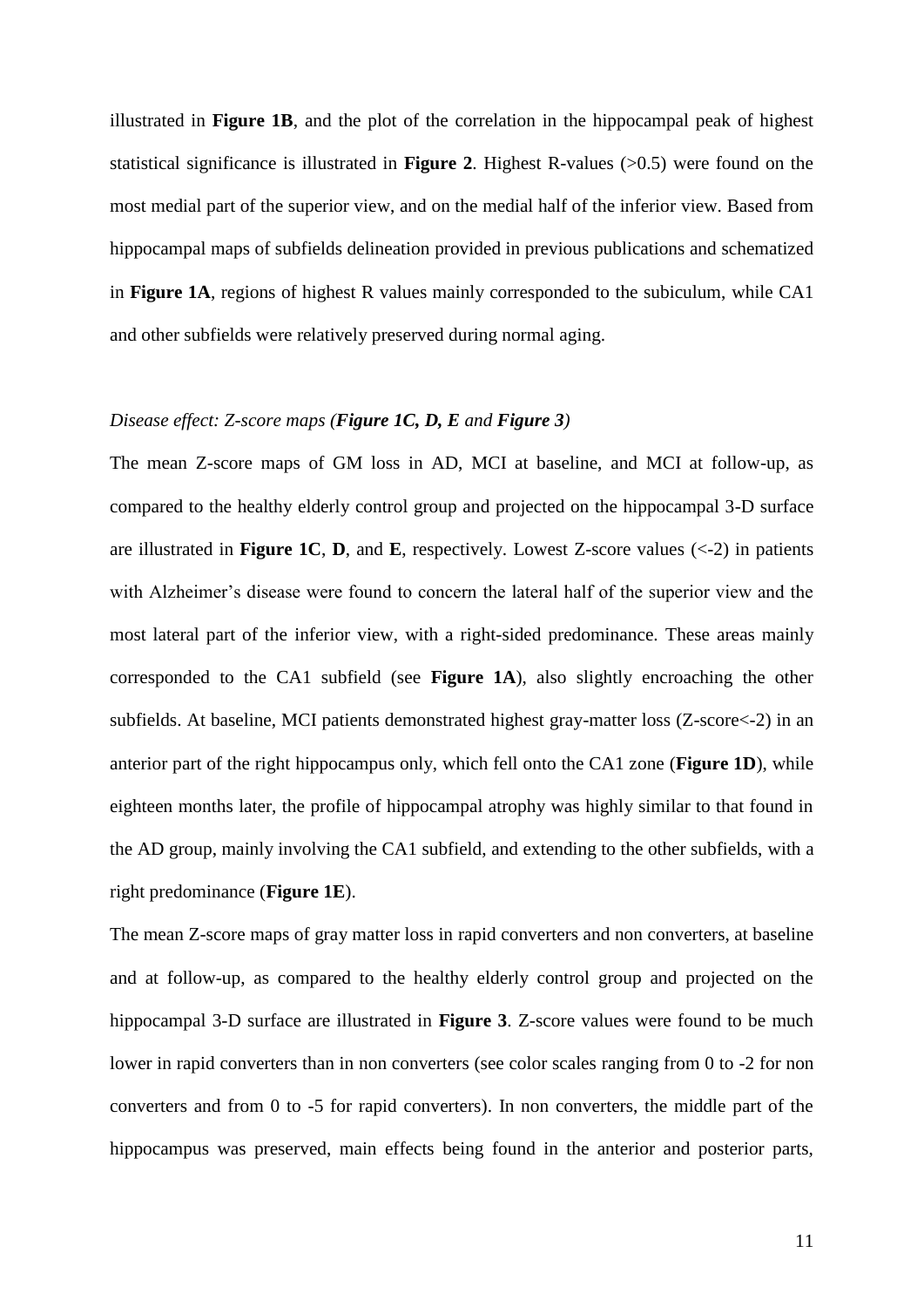while in rapid converters atrophy predominated in the anterior half. Apart from these differences, atrophy was found to be located in areas mainly corresponding to the CA1 subfield in both rapid converters and non converters (also slightly encroaching the other subfields for the former), highest effects being found in the anterior lateral portion of the superior view. There was a decrease of Z-score values in both groups from baseline to followup: in non converters, all z-score values were >-1.75 at baseline while there was an area with z-score values <-1.75 on the right anterior part of the hippocampal superior view (located in CA1) at follow-up. In rapid converters, lowest z-score values  $(<$  -3) were found bilaterally in the anterior lateral part of the superior view at baseline, while they extended bilaterally to the posterior part and to the most lateral portion of the inferior part 18 months later, with lowest z-scores dropping from -5.4 at baseline to -7.4 at follow-up.

### *Atrophy progression in MCI: PAC maps (Figure 4)*

The mean absolute GM loss and PAC maps from baseline to follow-up in MCI and in rapid converters and non converters separately, as projected onto the hippocampal 3-D surface view, are illustrated in **Figure 4**. Highest PAC values (>2%) in patients with MCI were found to concern the lateral half of the superior view only. In rapid converters and in non converters, very similar profiles were observed, with highest hippocampal PAC values concentrated in the CA1 subfield, including the anterior portion of the superior part and extending laterally to the posterior hippocampus, while the inferior part was relatively preserved. However, rapid converters showed a more extensive pattern slightly encroaching the other subfields. Moreover, effects were mainly symmetric and quantitatively much higher in rapid converters than in non converters, with PAC values rising up to 5.6% in the former while they did not exceed 3.8% in the later. The profiles of absolute GM loss from baseline to follow-up were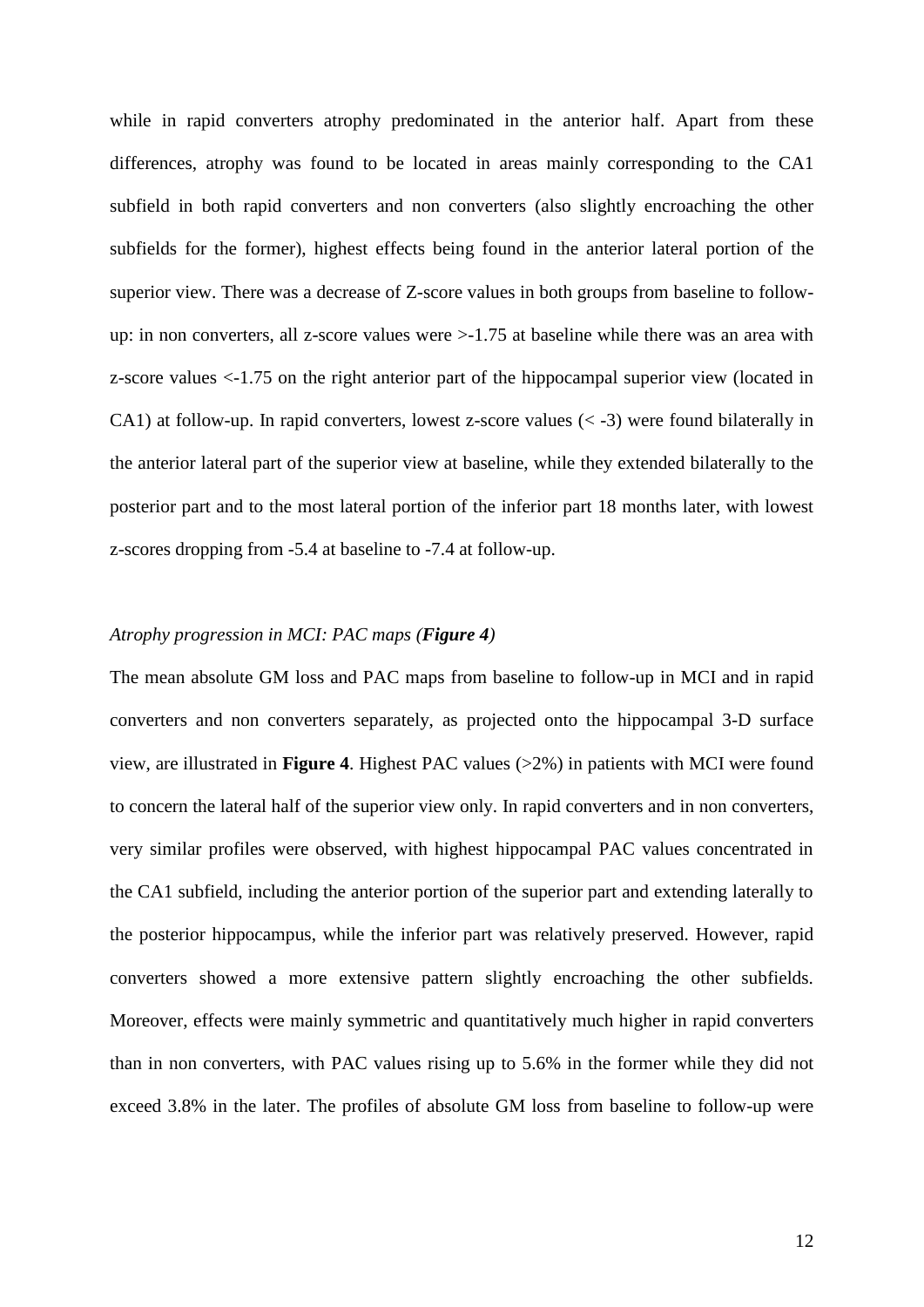highly consistent with those of PAC and showed again more strongly how regions of highest GM loss matched with the CA1 subfield.

## **Discussion**

In this study, we showed for the first time the profiles of hippocampal atrophy in patients with amnestic MCI according to their clinical evolution, and its progression over time, compared to the profile of gray matter loss across normal aging. We found a marked atrophy in the lateral part of both hippocampi corresponding to the CA1 subfield, which was higher in rapid converters than non converters, and very similar to that observed in AD. Atrophy is much more significant in rapid converters than in non converters, and this effect is more marked at follow-up. Finally, the evolution maps showed that higher hippocampal atrophy rates in the following 18 months were observed in the same superior lateral part corresponding to the CA1 subfield, in both rapid converters and non converters. By contrast, GM loss with increasing age mainly concerned the inferior part of the hippocampus corresponding to the subiculum.

Two approaches have previously been proposed to assess the differential effect of atrophy according to hippocampal subfields. Csernansky et al. (2000) first proposed a method termed as "high-dimensional brain mapping (HDBM)", and based upon the evaluation of hippocampal shape deformation from a template hippocampus traced on an arbitrary selected healthy subject (i.e. scoring 0 at the CDR scale). Thompson et al. (2004) also proposed a very refined hippocampal 3-D radial atrophy mapping approach, where hippocampal surface deformation is estimated in each subject after individual hippocampal tracing. In the present study, we used a classical VBM approach commonly used in the neuroimaging community to map structural changes in the whole brain, associated with a 3D surface mapping thanks to the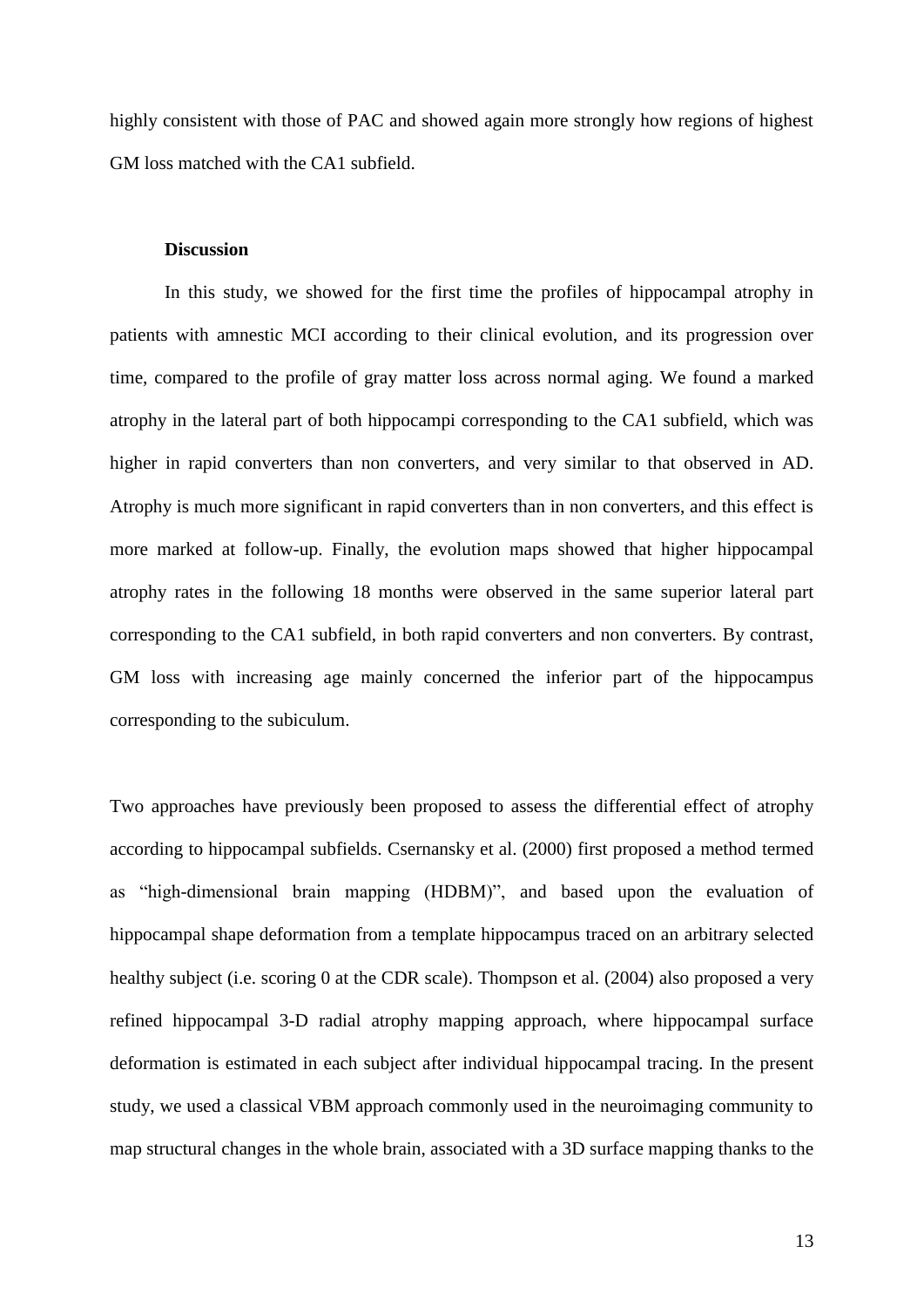publicly available Brainvisa software, to assess the spatial extent of hippocampal change throughout this structure. Theoretically, the present method has both some advantages and disadvantages compared to both previous ones. Thus, it uses a group of healthy controls as reference so that details of neuroanatomical structure that might be peculiar to any single subject would not influence the results, while the HDBM technique depends on the choice of an individual subject presumed to be representative of the populations being compared. Moreover, the present method doesn"t necessitate individual hippocampal tracing required in the radial mapping approach, which is a gain in term of time and expertise dependency. One would yet expect the meticulous individual tracing to improve sensitivity and accuracy of hippocampal change measurements by contrast to the spatial normalization process required here. However, over and above these theoretical differences between different approaches of 3-D hippocampal atrophy mapping, it is to note that only a study designed to compare the different methodological approaches from a same data sample, and ideally associated with direct pathological validation, would allow to state upon their relative advantages and disadvantages notably in terms of sensitivity, which was not the aim of the present study. Note also that hippocampal subfield localisation was not specifically assessed in the present study, but relies on delineation provided in previous publications. However, both previous methods lead to similar subfield localisation onto hippocampal surface in terms of inferior versus superior and medial versus lateral axes, which can thus be used as provisory atlas pending post-mortem confirmation.

Interestingly, despite the use of very different methodologies, findings were highly consistent among studies. Thus, we found most significant and highest changes in the CA1 subfield in both AD and MCI patients compared to healthy elderly, which is consistent with previous reports in early AD or MCI (Csernansky et al., 2000; Wang et al., 2003). The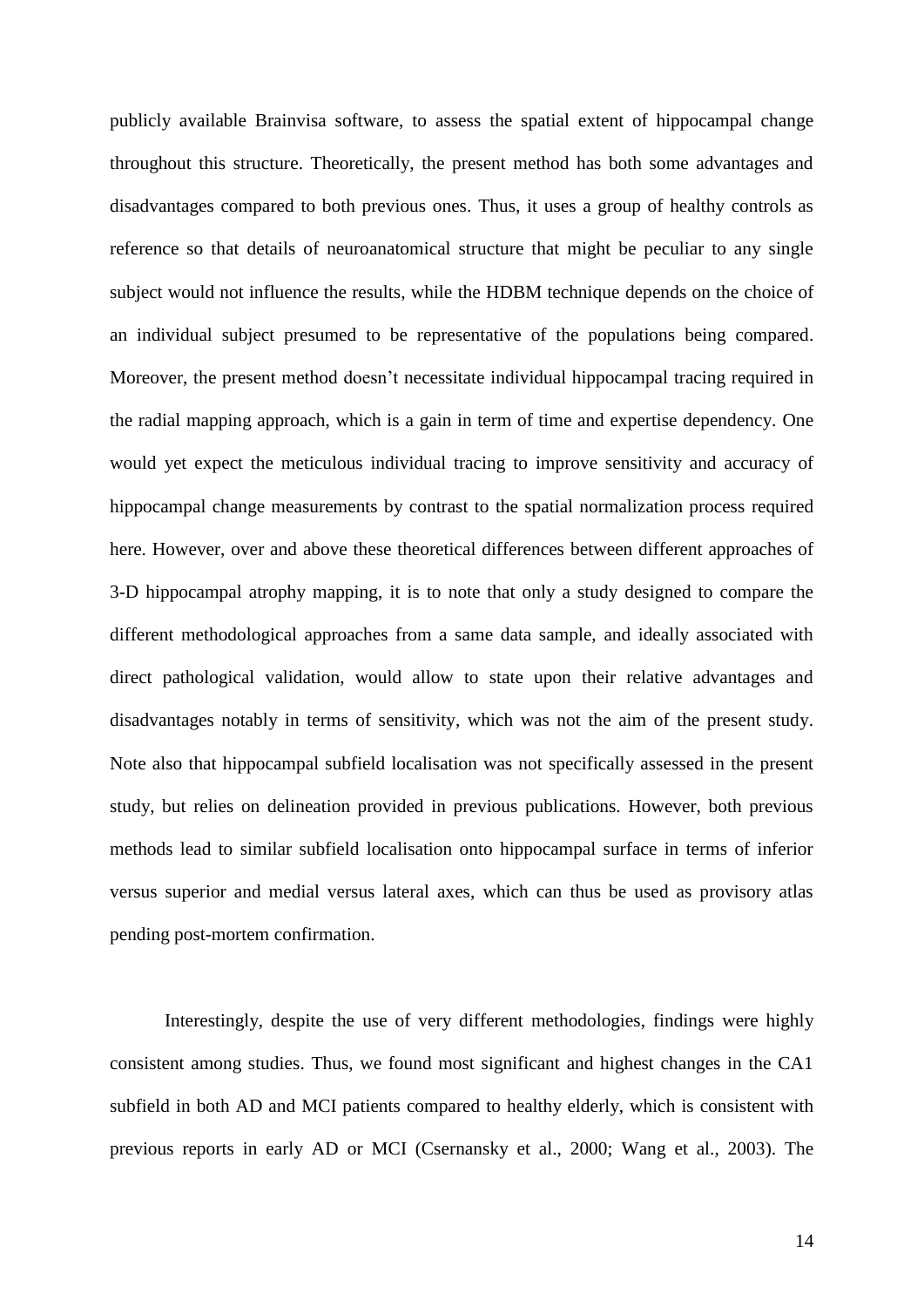involvement of the subiculum was also reported together with the CA1 subfield in the study by Frisoni et al. (2006) assessing mild to moderate AD patients, suggesting that ADassociated pathological process may first involve CA1 and then extends to the subiculum (see below). In the present study, we also reported higher degree of atrophy in rapid converters than in non converters, more specifically in the lateral hippocampal portion corresponding to CA1. This finding was also consistent with Apostolova et al. (2006a) reporting significant differences between converters and non converters in the CA1 subfield, and Csernansky et al. (2005) showing that the lateral zone of the left hippocampus was the only significant predictor of conversion to CDR=0.5 in subjects initially scoring 0 over and above hippocampal volume measures. Finally, assessing the progression of atrophy in MCI, and specifically in rapid converters and non converters, we also found that major changes over time concerned the CA1 subfield, in accordance with Wang et al. (2003) where atrophy increased and extended over two years follow-up in very early AD, but still mainly involved the CA1 subfield. Thus, at this very early stage of the disease (i.e. in patients with MCI or very early AD), the CA1 subfield is the most atrophied part of the hippocampus compared to age-matched controls, and this region continues to show accelerated atrophy while the disease progresses over the following 18/24 months. In patients with probable AD (including rapid converters at followup), atrophy extended to some portion of the other subfields in the present study, which is also consistent with the report by Apostolova et al. (2006b) of greater atrophy in CA1, 2 and 3 hippocampal subfields in AD relative to MCI.

More surprisingly, we found similar pattern of hippocampal atrophy in both rapid converters and non converters, i.e., hippocampal areas of higher atrophy compared to controls, and accelerated atrophy over time, were found to concern the CA1 subfield in both groups, although rapid converters showed increased effects. Previous classical ROI studies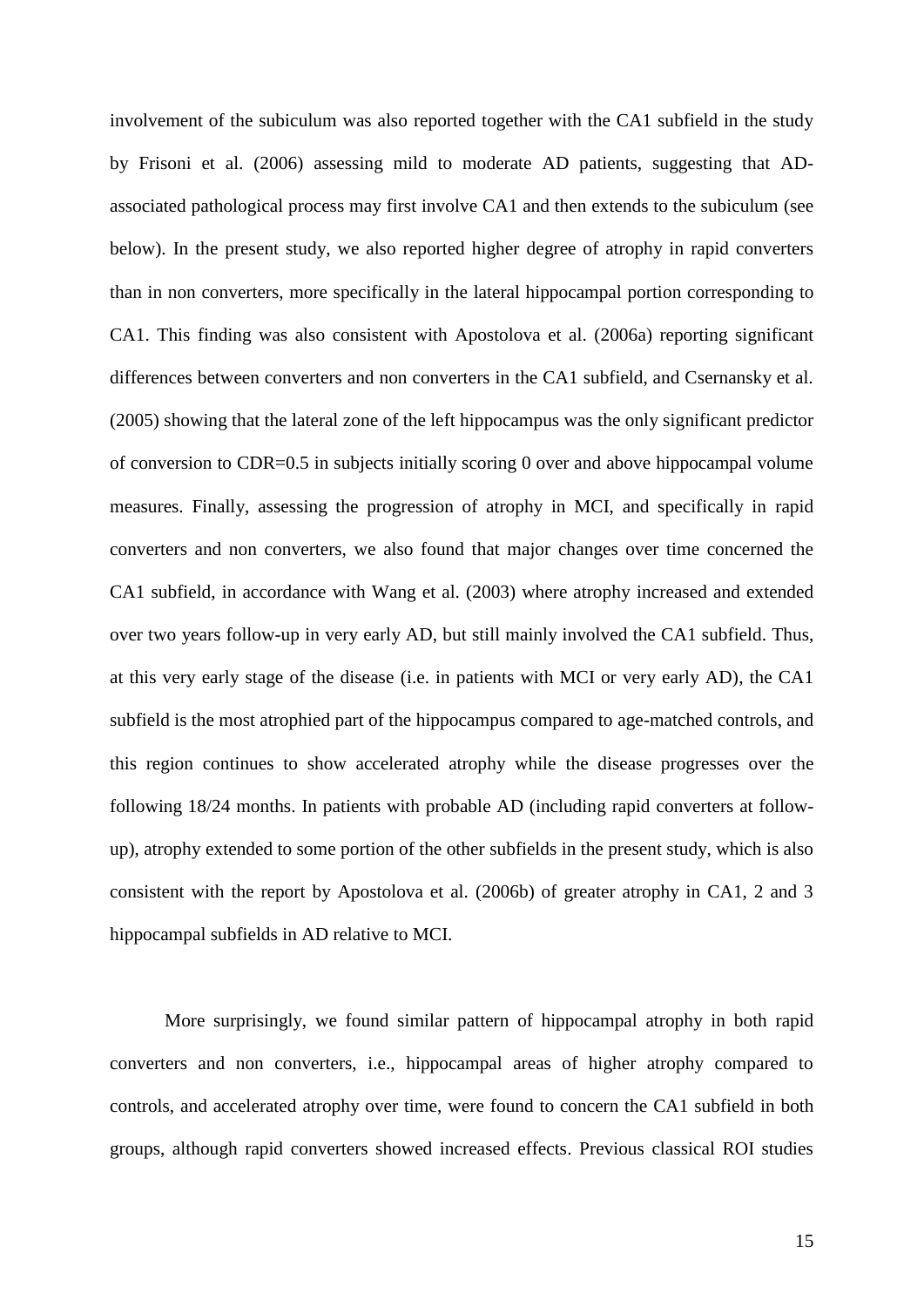have consistently reported lower hippocampal volume and higher rate of hippocampal atrophy in converters compared to non converters (see Introduction and Chételat and Baron, 2003, for review), and the VBM approach has led to the same conclusion regarding the hippocampus (Chételat et al., 2005; Bozzali et al., 2006). We thus expected to find higher effects in converters compared to non converters. Regarding hippocampal specific localisation, two previous studies directly comparing converters to non converters both pointed to the CA1 subfield as the region of higher atrophy in converters (Apostolova et al., 2006a; Csernansky et al., 2005), and we thus assumed that non converters would present a different profile from the CA1 involvement characterizing converters (and AD). The present study instead indicates that both groups differ more quantitatively than qualitatively, i.e. what identifies patients that will rapidly convert to AD in the following 18 months is a higher degree and rate of hippocampal (CA1) atrophy, and, may be also, atrophy in other cortical regions (Chételat et al., 2005; Bozzali et al., 2006), instead of a particular spatial profile of hippocampal atrophy. Non converters showed hippocampal atrophy limited to a small anterior CA1 area at baseline, which progressed specifically in this region during the following 18 months to include a large part of CA1 at the end of the follow-up period, while they still had isolated memory deficits. This pattern of hippocampal alteration was different from that observed during normal aging, suggesting that some pathological processes should occur even in non converters. These MCI sub-sample may include patients that will later convert to AD because they were at an earlier stage at inclusion or because they progressed more slowly, patients with another slowly progressing pathology, and healthy subjects with particularly low memory performance due to non-pathological factors such as environment, education or genetic.

It should be kept in mind that the use of a binary approach to classify MCI patients according to short-term clinical outcome (i.e. rapid conversion to AD or not over an 18-month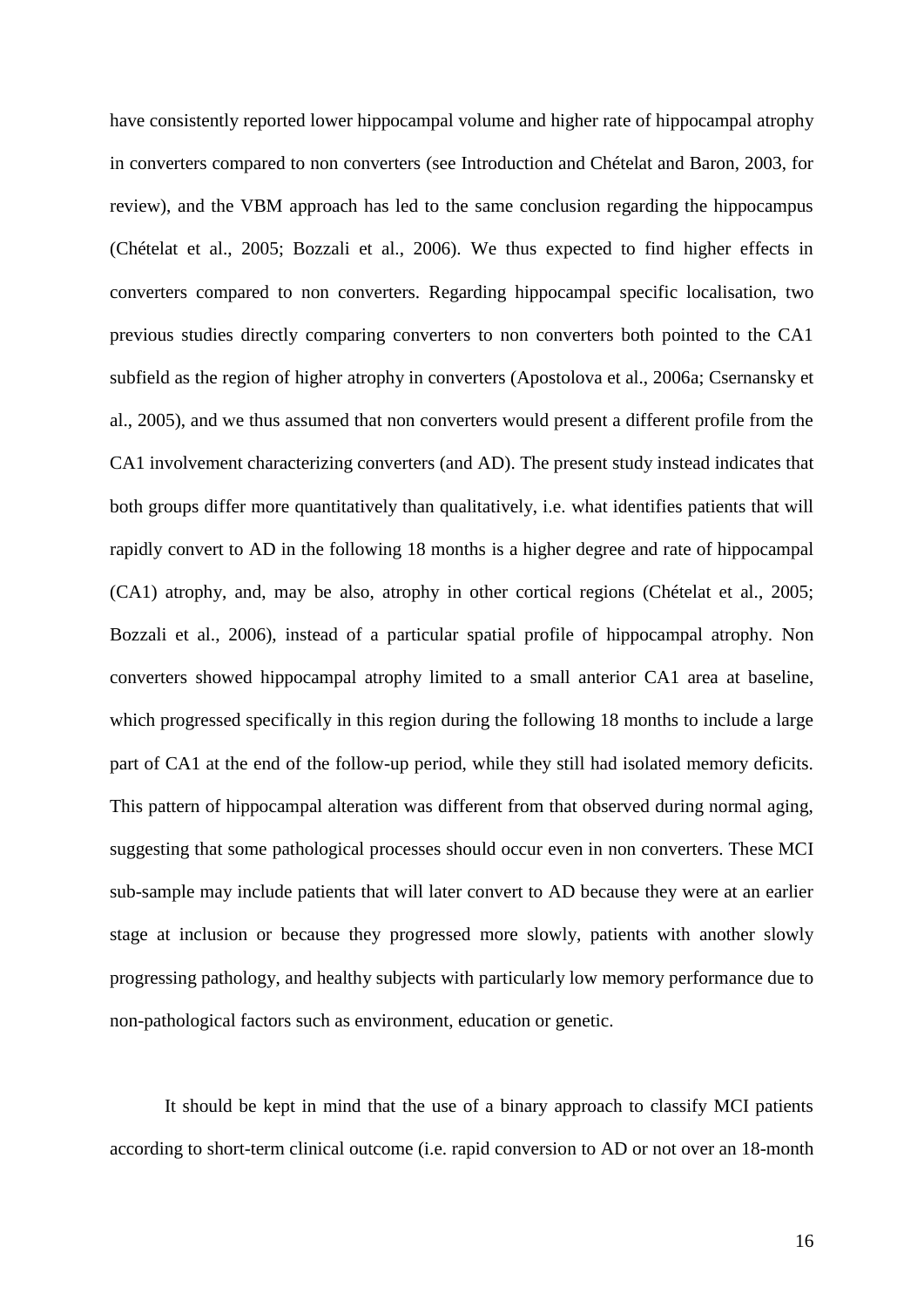period), has some limitations (even though the follow-up was the same for all subjects). The choice of a relatively short period here was somewhat arbitrary (e.g. some non-converters might have converted two months later). Our study therefore highlights the differences between those MCI patients that progress to AD rapidly versus slowly (or not at all). It does however have clear clinical relevance, since rapid vs. slow or non conversion does reflect distinct cognitive evolution, while the identification of rapid converters will be critical in therapeutic studies testing disease-modifying agents (Chetelat et al., 2005). The relatively high conversion rate (about 27% per year) observed in the present study presumably reflects the use of very strict inclusion criteria for amnestic MCI, i.e. statistically significant and isolated memory deficit, as compared to less stringent criteria (e.g. inclusion of patients with deficits in other areas of cognition or the use of subjective global scales such as the CDR as sole criteria; see Chetelat and Baron, 2003, for further discussion) which entail lower conversion rates.

The right hippocampus generally appeared more affected than the left counterpart in the present study, although this visual difference was not assessed statistically. Asymmetry is a characteristic feature of the brain pattern of AD-related alterations, but the preferentially affected hemisphere diverges among studies. More specifically regarding the hippocampus, some previous ROI studies have found higher atrophy in the right hippocampus, but the opposite finding has also been reported (see Chetelat and Baron, 2003, for a review). In studies using hippocampal atrophy surface mapping, Thompson et al. (2004) found higher involvement of the left hippocampus in early AD and the left CA1 subfield was found to be the only significant predictor of conversion to AD (Csernansky et al., 2005), but right more than left inward deformation was found when comparing patients with early AD to matched controls in Csernansky et al. (2000). In addition, we found a preferential involvement of the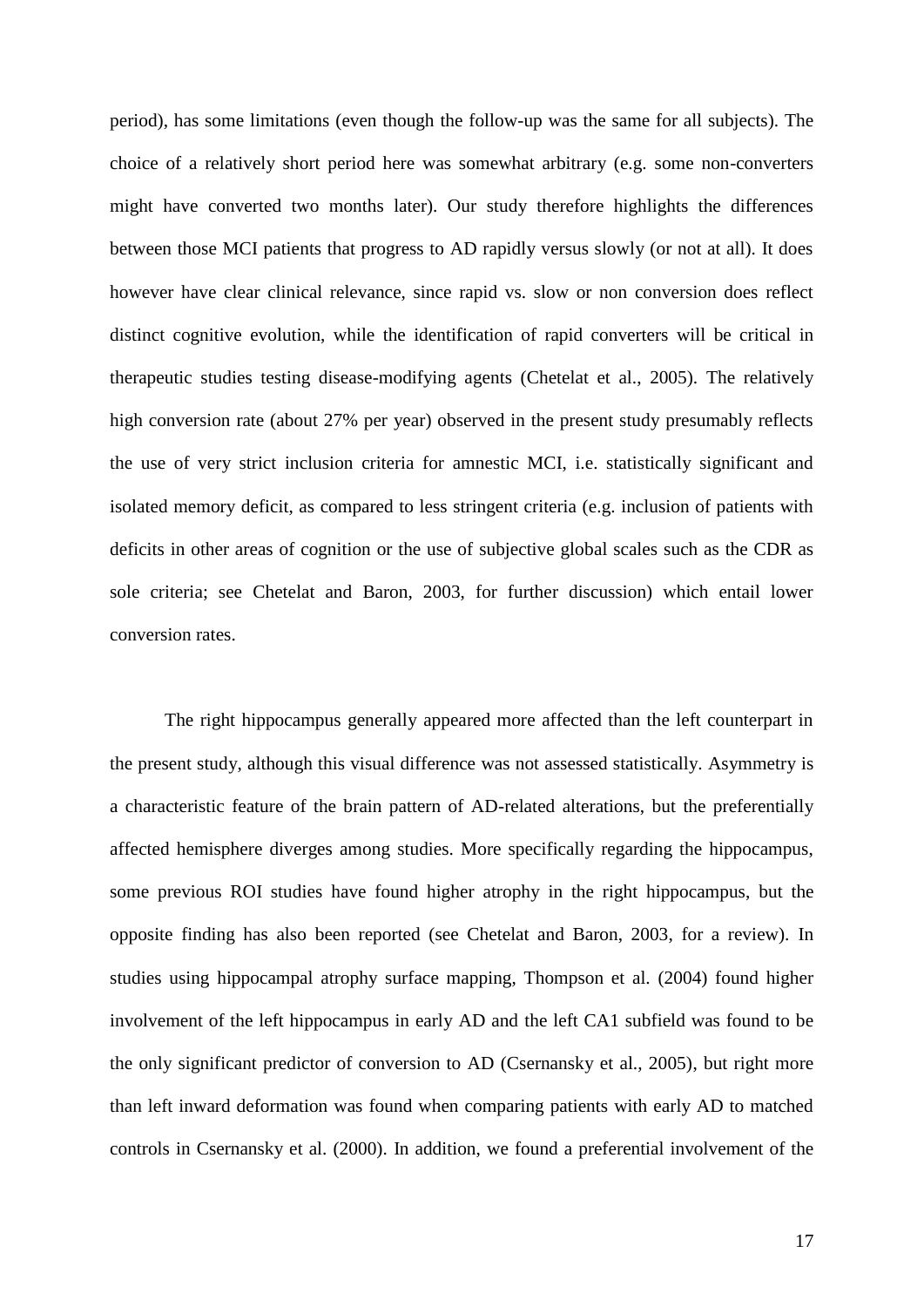anterior hippocampus in MCI and AD, as well as while assessing atrophy progression, consistent with previous reports suggesting that atrophy progressively spreads to the hippocampal head (Wang et al., 2003; Csernansky et al., 2000). This finding is also consistent with the fact that CA1 is more represented in the head than in the body or the tail of the hippocampus.

By contrast, we found a clearly different pattern of GM loss with increasing age, with a major involvement of the subiculum contrasting with a relative preservation of the CA1 subfield. Only two previous hippocampal surface mapping studies have assessed changes associated with non pathological aging, and they reported diverging findings (Csernansky et al., 2000; Wang et al., 2003). In the first one, authors reported a general flattening of the hippocampus, with inward deformations in the head and the tail but outward changes in the body (Csernansky et al., 2000), while Wang et al. (2003) found a spread of hippocampal deformation in small areas of the hippocampal head, subiculum, and lateral aspect of the hippocampal tail. However, these differences compared to our findings are very likely to be due to the use of different approaches than that used in the present study, the first one comparing old to young controls (Csernansky et al., 2000), and the second one reporting atrophy progression over two years in old controls, while we assessed correlation with age across a large age range from 20 to 84 years old. It is to note that the cross-sectional approach used here is suboptimal to assess the effect of age, because of a potential bias related to cohort effects as well as potential underestimation of non linear effects. Moreover, the very old subjects are under-represented in our study (6 subjects  $> 70$  years), which is related to the use of very strict criteria for optimal health. However, it provides an estimate of the linear relationships that may exist between hippocampal size and age from 20 to 84 years, pointing to the subiculum as the hippocampal area of highest atrophy. Further longitudinal studies in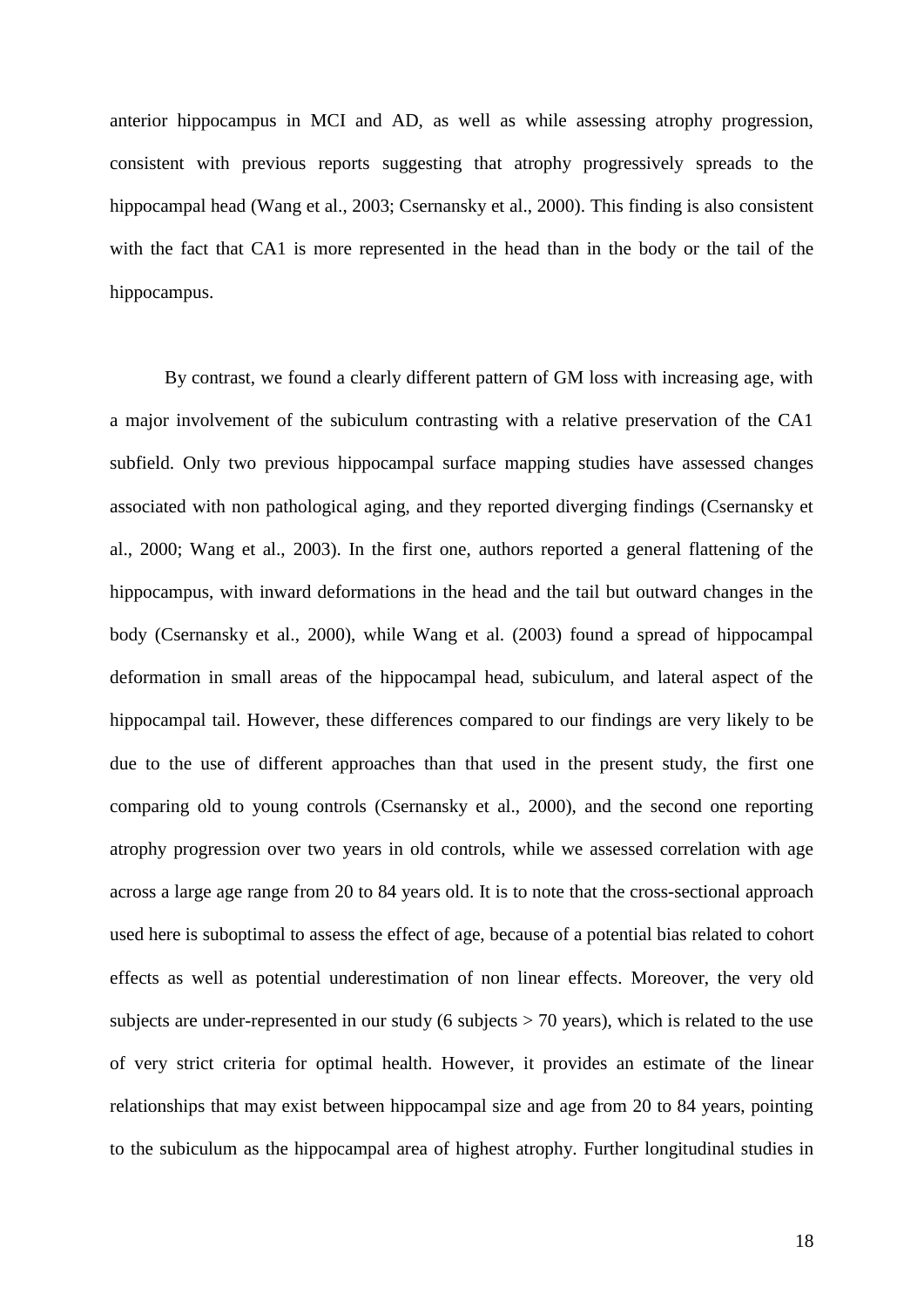healthy controls would be needed to optimally describe hippocampal changes over the entire life span.

Atrophy is thought to reflect neuronal loss itself related, at least party, to NFT (Rössler et al., 2002; Kril et al., 2002; Price et al., 2001; von Gunten et al., 2006; Zarow et al., 2005). Consistently, our overall findings of CA1 involvement in MCI and AD and highest change in the subiculum in the course of normal aging are in line with the preferential repartition of neuronal loss and NFT reported by most post-mortem studies. Thus, presence of NFT and major decrease in neuron number in the CA1 subfield of the hippocampus in AD compared to age-matched controls is a constant finding (Zarow et al., 2005; Kril et al., 2002; Price et al., 2001; von Gunten et al., 2006). When the other hippocampal sub-regions were also assessed, lesions in the CA1 were found to be the earliest and most distinctive feature of AD, reflecting a disease-specific process not related to age *per se* (West et al., 1994; Rössler et al, 2002; Bobinski et al., 1998; West et al., 2004; Schönheit et al., 2004). By contrast, correlations between age and neuron number in control populations ranging from young to elderly subjects have revealed strong relationships in the subiculum, while CA1 and other subfields remained relatively preserved (West et al., 1993; 1994). Some studies also reported the involvement of the subiculum in AD (Davies et al., 1992; Hyman et al., 1984; see Scher et al., 2007, for review). However, given that this sub-region should already be atrophied with normal aging, and probably affected by AD-related pathological process at a more advanced stage (see also above), together explain why we did not find significant change in this hippocampal part when comparing mild AD to elderly controls in the present study. Indeed, by comparing MCI (or AD) to healthy elderly, we map the effect of the disease with the effect of normal aging subtracted out. Thus, showing in AD the involvement of the CA1 subfield only doesn't mean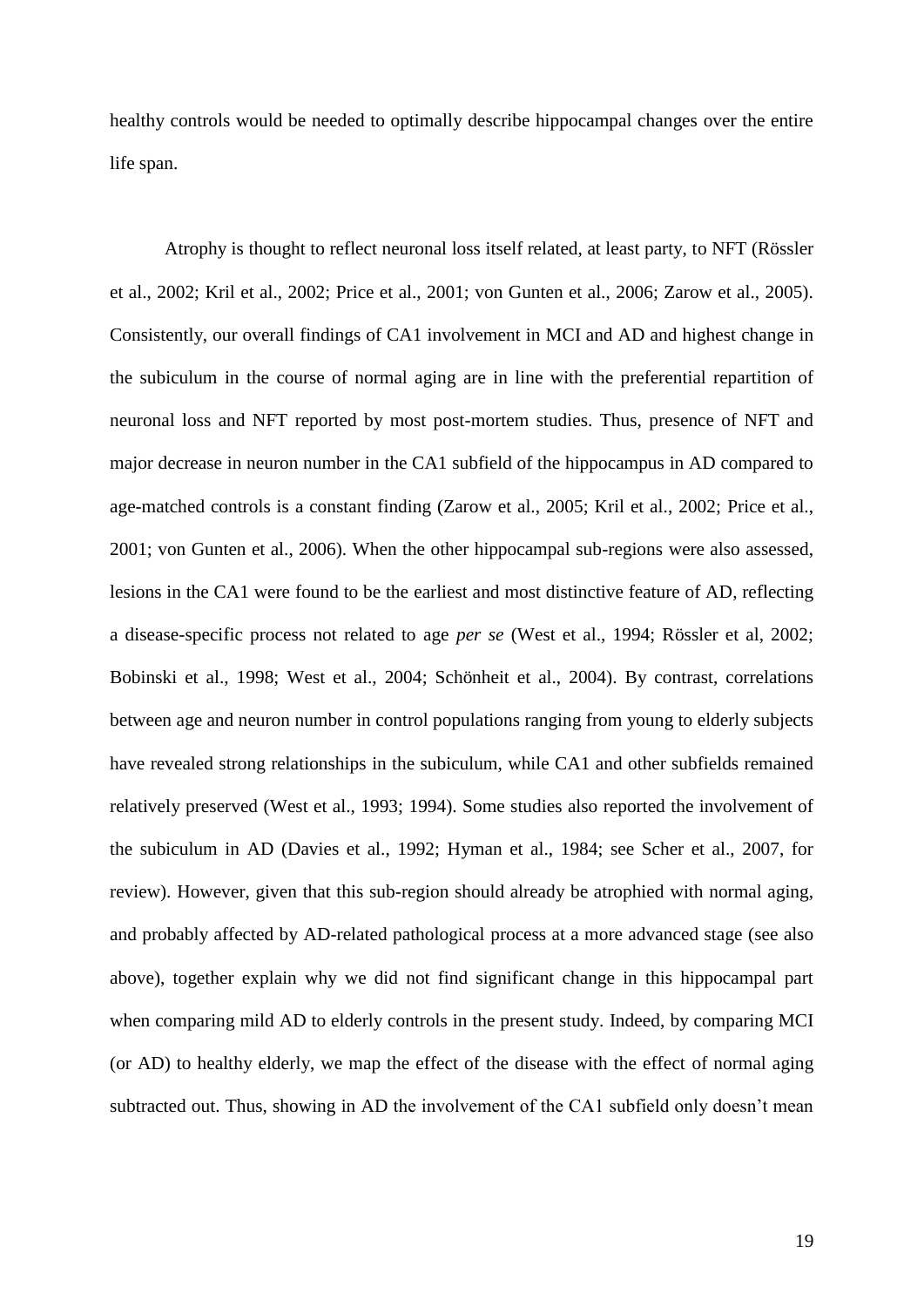that the subiculum is unchanged, but instead that it is not significantly more atrophied in AD than in the normal elderly.

Overall, we found a striking divergence in the hippocampal repartition of normal aging and AD-related GM loss, respectively involving the subiculum and the CA1 subfield, which may constitute a specific distinctive feature of potential clinical interest pending confirmation on the individual profile of the patients and controls.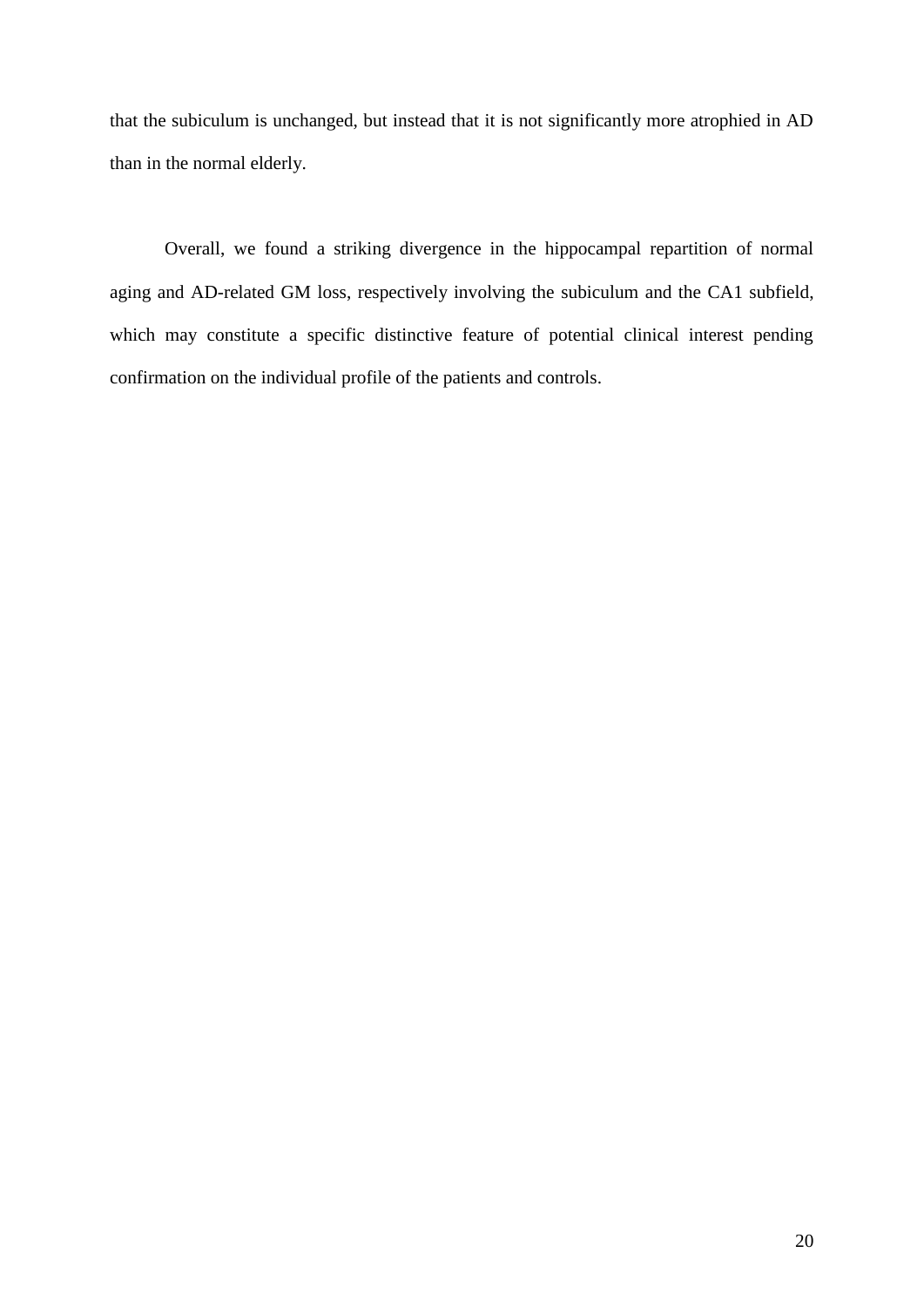### **Bibliographie**

Apostolova, L.G., Dutton, R.A., Dinov, I.D., Hayashi, K.M., Toga, A.W., Cummings, J.L. & Thompson, P.M. (2006a). Conversion of mild cognitive impairment to Alzheimer disease predicted by hippocampal atrophy maps. *Arch Neurol* 63(5): 693-9.

Apostolova, L.G., Dinov, I.D., Dutton, R.A., Hayashi, K.M., Toga, A.W., Cummings, J.L. & Thompson, P.M. (2006b). 3D comparison of hippocampal atrophy in amnestic mild cognitive impairment and Alzheimer's disease. *Brain* 129(Pt 11): 2867-73.

Baron, J.C., Chételat, G., Desgranges, B., Perchey, G., Landeau, B., de la Sayette, V., & Eustache, F. (2001). In vivo mapping of gray matter loss with voxel-based morphometry in mild Alzheimer's disease. *Neuroimage 14*: 298-309.

Bobinski, M., de Leon, M.J., Tarnawski, M., Wegiel, J., Reisberg, B., Miller, D.C. & Wisniewski, H.M. (1998). Neuronal and volume loss in CA1 of the hippocampal formation uniquely predicts duration and severity of Alzheimer disease. *Brain Res* 805(1-2): 267-9.

Bozzali, M., Filippi, M., Magnani, G., Cercignani, M., Franceschi, M., Schiatti, E., Castiglioni, S., Mossini, R., Falautano, M., Scotti, G., Comi, G. & Falini A. (2006). The contribution of voxel-based morphometry in staging patients with mild cognitive impairment. *Neurology* 67(3): 453-60.

Braak, H. & Braak, E. (1991). Demonstration of amyloid deposits and neurofibrillary changes in whole brain sections. *Brain Pathol* 1: 213-6.

Cardebat, D., Doyon, B., Puel, M., Goulet, P. & Joanette, Y. (1990). Évocation lexicale formelle et sémantique chez des sujets normaux : Performances et dynamiques de production en fonction du sexe, de l"âge et du niveau d"étude. *Act Neurol Belg* 90: 207-17.

21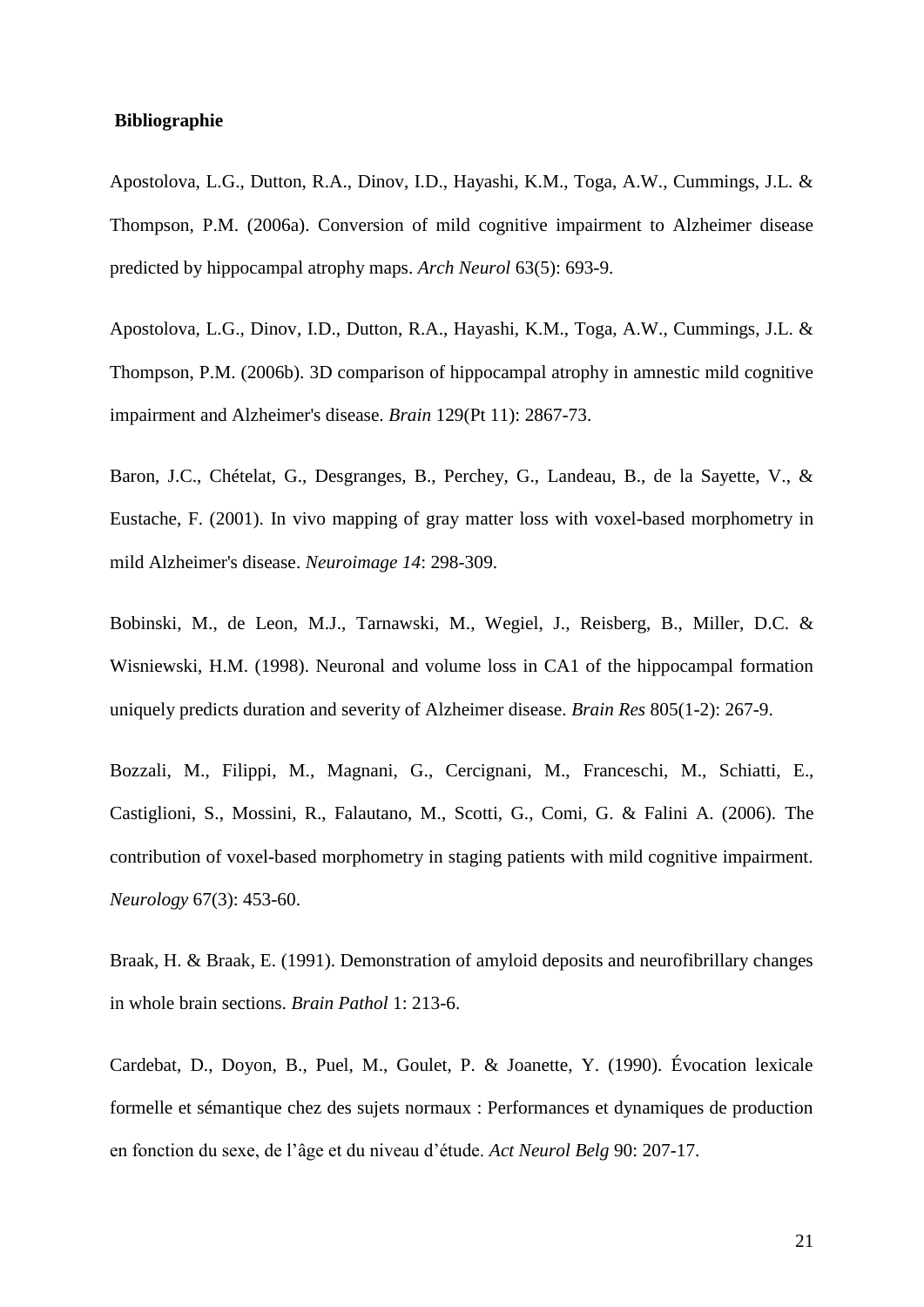Chételat, G. & Baron, J. C. (2003). Early diagnosis of Alzheimer's disease: Contribution of structural neuroimaging. *Neuroimage* 18: 525-41.

Chételat, G., Desgranges, B., de la Sayette, V., Viader, F., Eustache, F. & Baron, J.C. (2002). Mapping gray matter loss with voxel-based morphometry in mild cognitive impairment. *NeuroReport* 13: 1939-43.

Chételat, G., Desgranges, B., de la Sayette, V., Viader, F., Berkouk, K., Landeau, B., Lalevée, C., Le Doze, F., Dupuy, B., Hannequin, D., Baron, J.C. & Eustache, F. (2003). Dissociating atrophy and hypometabolism impact on episodic memory in mild cognitive impairment. *Brain* 126: 1955-67.

Chételat, G., Landeau, B., Eustache, F., Mézenge, F., Viader, F., De La Sayette, V., Desgranges, B., & Baron, J. C. (2005). Using voxel-based morphometry to map the structural changes associated with rapid conversion in MCI: A longitudinal MRI study. *Neuroimage 27*: 934-46.

Csernansky, J.G., Wang, L., Joshi, S., Miller, J.P., Gado, M., Kido, D., McKeel, D., Morris, J.C. & Miller, M.I. (2000). Early DAT is distinguished from aging by high-dimensional mapping of the hippocampus. Dementia of the Alzheimer type. *Neurology* 55(11): 1636-43.

Csernansky, J.G., Wang, L., Swank, J., Miller, J.P., Gado, M., McKeel, D., Miller, M.I. & Morris, J.C. (2005). Preclinical detection of Alzheimer's disease: hippocampal shape and volume predict dementia onset in the elderly. *Neuroimage* 25(3): 783-92.

Davies, D.C., Horwood, N., Isaacs, S.L. & Mann, D.M. (1992). The effect of age and Alzheimer's disease on pyramidal neuron density in the individual fields of the hippocampal formation. *Acta Neuropathol (Berl)* 83(5): 510-7.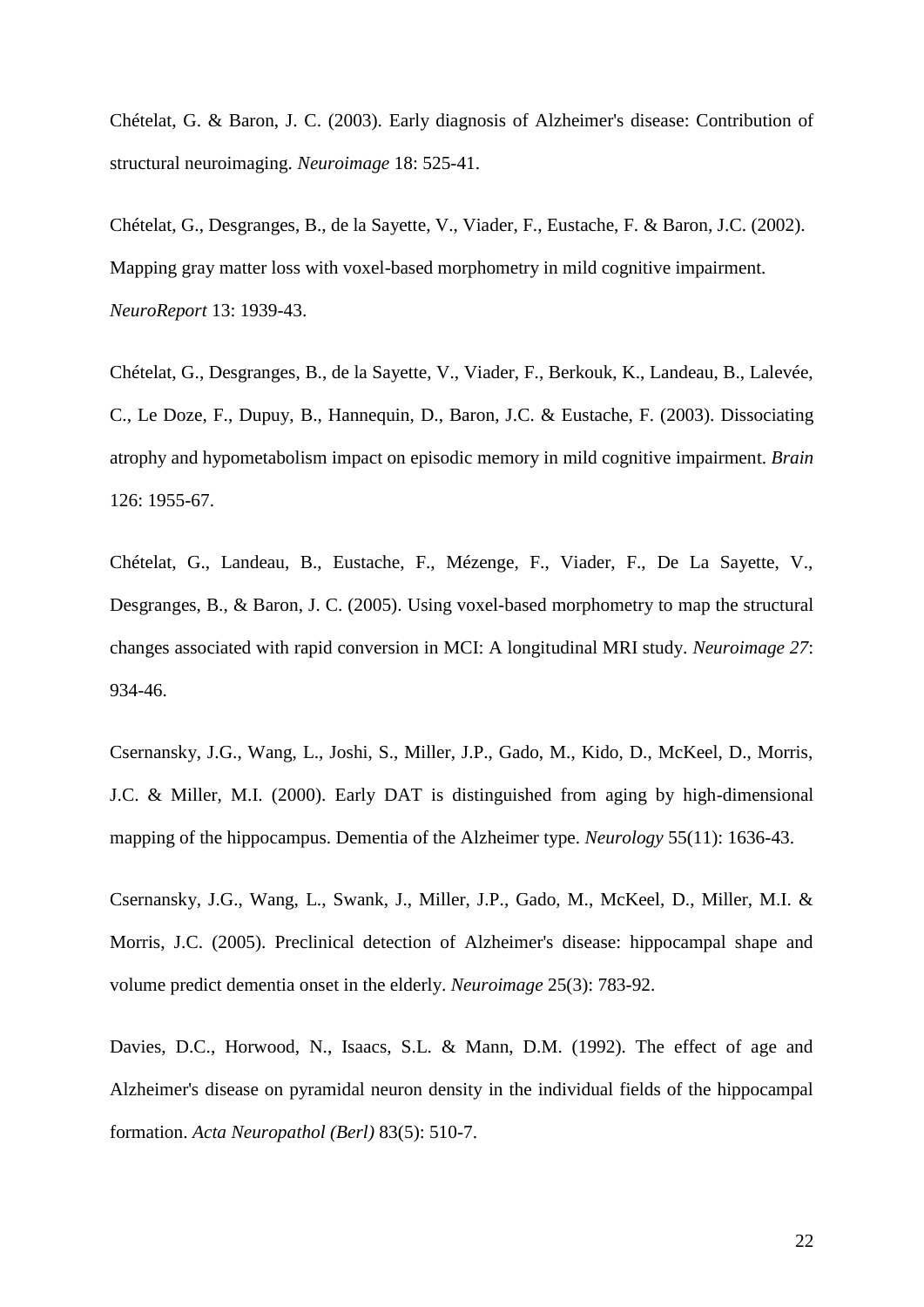Delacourte, A., David, J. P., Sergeant, N., Buee, L., Wattez, A., Vermersch, P., Ghozali, F., Fallet-Bianco, C., Pasquier, F., Lebert, F., Petit, H., & Di Menza, C. (1999). The biochemical pathway of neurofibrillary degeneration in aging and Alzheimer's disease. *Neurology 52*: 1158-65.

Deloche, G. & Hannequin, D. (1997). Test de dénomination orale d"images DO80. Paris: éd. Française.

Desgranges, B., Baron, J.C., Lalevée, C., Giffard, B., Viader, F., de la Sayette, V., Eustache, F. (2002). The neural substrates of episodic memory impairment in Alzheimer's disease as revealed by FDG-PET: relationship to degree of deterioration. *Brain* 125:1116-24.

Duyckaerts, C. & Hauw, J.J. (1997). Diagnosis and staging of Alzheimer disease. *Neurobiol Aging* 18: S33-42

Folstein, M. F., Folstein, S. E., & McHugh, P. R. (1975). "Mini-mental state". A practical method for grading the cognitive state of patients for the clinician. *[J](javascript:AL_get(this,%20) Psychiatr Res 12*: 189- 98.

Frisoni, G.B., Sabattoli, F., Lee, A.D., Dutton, R.A., Toga, A.W. & Thompson, P.M. (2006). In vivo neuropathology of the hippocampal formation in AD: a radial mapping MR-based study. *Neuroimage* 32(1): 104-10.

Golden, C.J. (1978). The stroop color and word test: a manual for clinical and experimental uses. Chicago: Stoelting.

Good, C.D., Johnsrude, I.S., Ashburner, J., Henson, R.N., Friston, K.J. & Frackowiak, R.S. (2001). A voxel-based morphometric study of ageing in 465 normal adult human brains. *Neuroimage* 14: 21-36.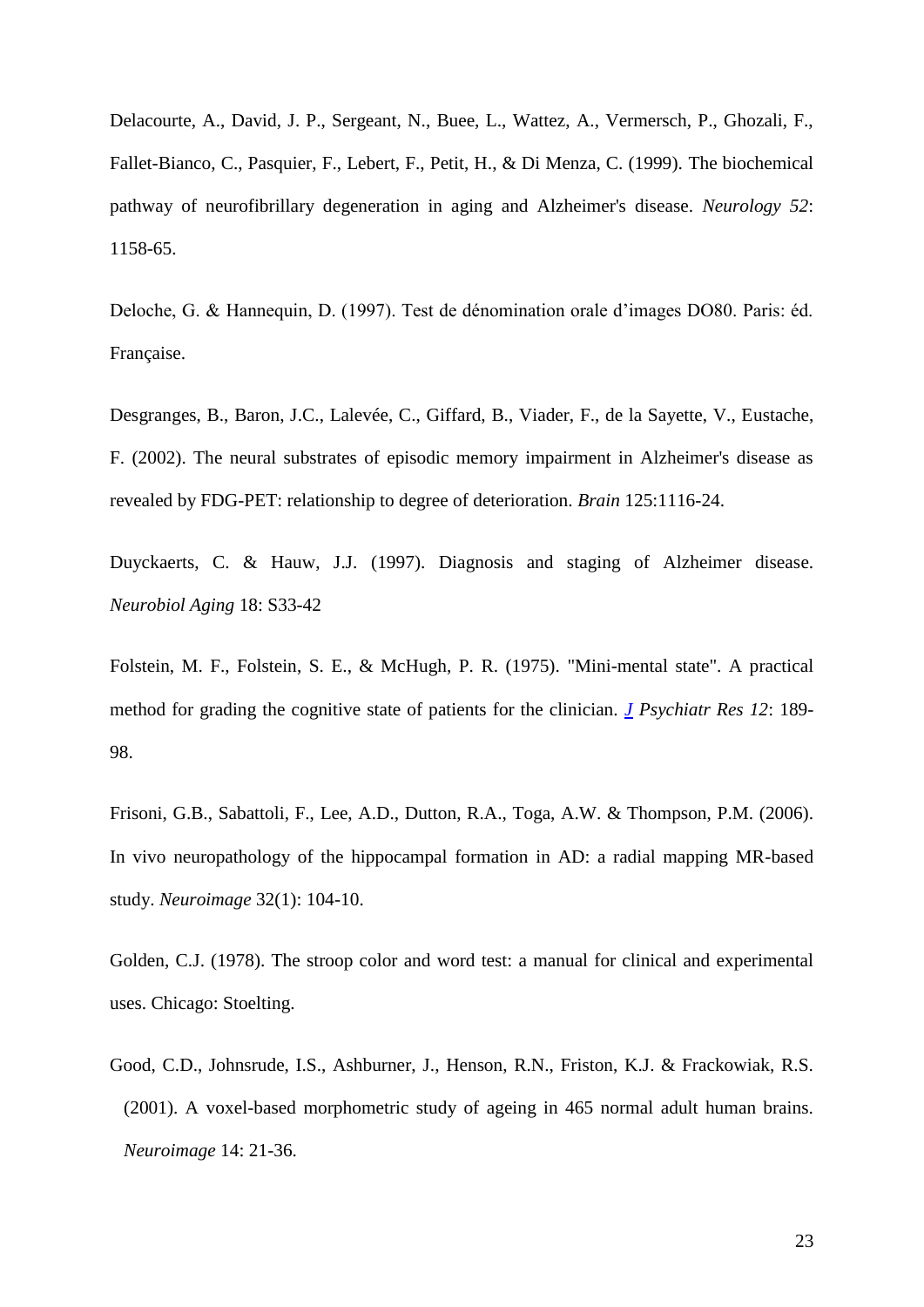Grober, E. & Buschke, H. (1987). Genuine memory deficits in dementia. *Dev Neuropsychol 3*: 13-36.

von Gunten, A., Kovari, E., Bussiere, T., Rivara, C.B., Gold, G., Bouras, C., Hof, P.R. & Giannakopoulos, P. (2006). Cognitive impact of neuronal pathology in the entorhinal cortex and CA1 field in Alzheimer's disease. *Neurobiol Aging* 27(2): 270-7.

Huesgen, C.T., Burger, P.C., Crain, B.J. & Johnson, G.A. (1993). In vitro MR microscopy of the hippocampus in Alzheimer's disease. *Neurology* 43(1): 145-52.

Hyman, B.T., van Hoesen, G.W., Damasio, A.R. & Barnes, C.L. (1984). Alzheimer's disease: cell-specific pathology isolates the hippocampal formation. *Science* 225(4667): 1168-70.

Jack, C.R., Dickson, D.W., Parisi, J.E., Xu, Y.C., Cha, R.H., O'Brien, P.C., Edland, S.D., Smith, G.E., Boeve, B.F., Tangalos, E.G., Kokmen, E. & Petersen, R.C. (2002). Antemortem MRI findings correlate with hippocampal neuropathology in typical aging and dementia. *Neurology* 58(5): 750-7.

Kalpouzos, G., Chetelat, G., Baron, J.C., Landeau, B., Mevel, K., Godeau, C., Barre, L., Constans, J.M., Viader, F., Eustache, F. & Desgranges, B. (2007). Voxel-based mapping of brain gray matter volume and glucose metabolism profiles in normal aging. *Neurobiol Aging*. In Press.

Kawachi, T., Ishii, K., Sakamoto, S., Sasaki, M., Mori, T., Yamashita, M., Matsuda, H., & Mori, E. (2006). Comparison of the diagnostic performance of FDG-PET and VBM-MRI in very mild Alzheimer*'*s disease. *Eur J Nucl Med Mol Imaging* 33(7):801-9.

McKhann, G., Drachman, D., Folstein, M., Katzman, R., Price, D., & Stadlan, E. M. (1984). Clinical diagnosis of Alzheimer"s disease : Report of the NINCDS-ADRDA Work Group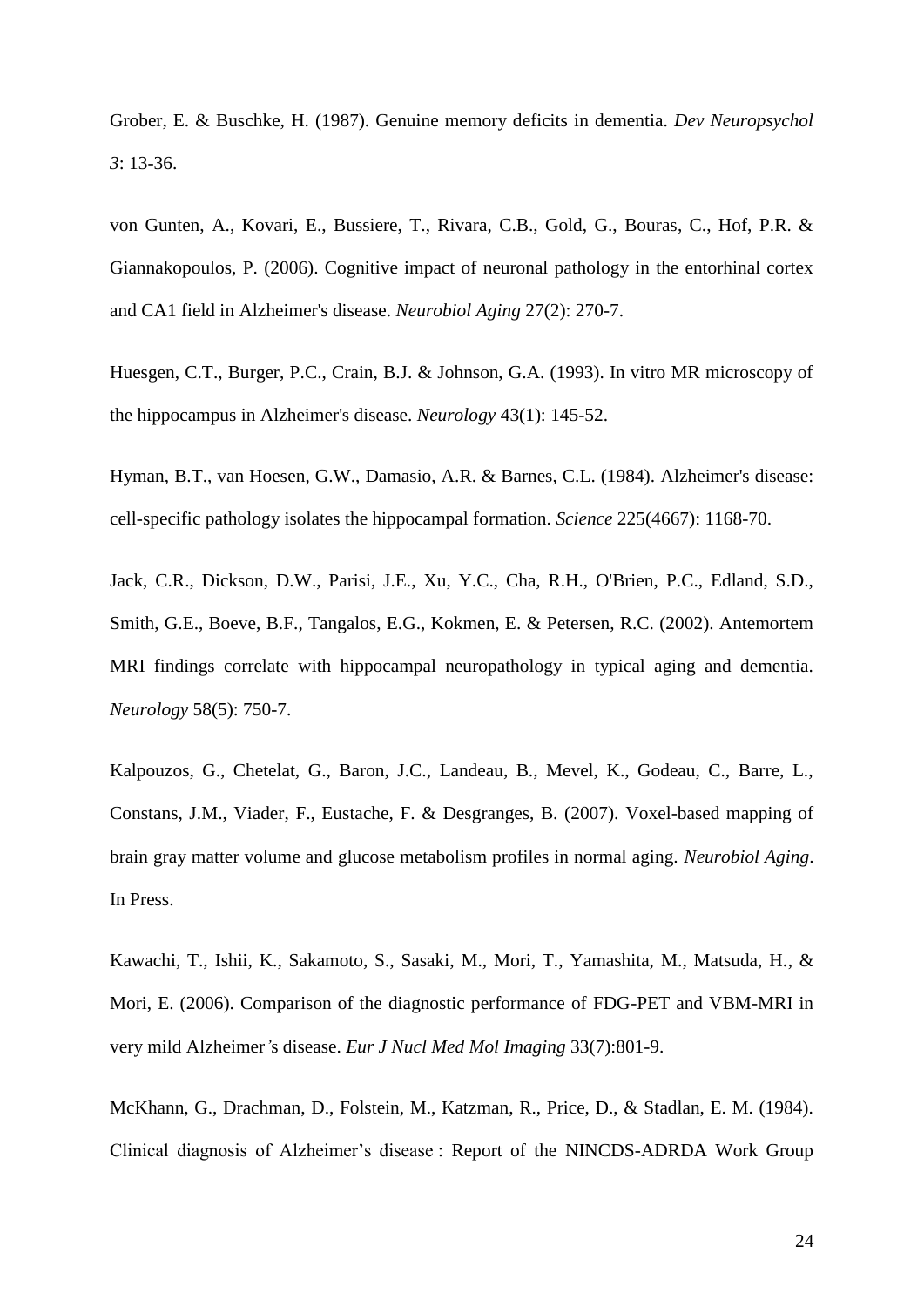under the auspices of Department of Health and Human Services Task Force on Alzheimer's Disease. *Neurology 34*: 939-944.

Kril, J.J., Patel, S., Harding, A.J. & Halliday, G.M. (2002). Neuron loss from the hippocampus of Alzheimer's disease exceeds extracellular neurofibrillary tangle formation. *Acta Neuropathol (Berl)* 103(4): 370-6.

Loeb, C. & Gandolfo, C. (1993). Diagnostic evaluation of degenerative and vascular dementia. *Stroke* 14(3): 399-401.

Mattis, S. (1976). Mental status examination for organic mental syndrome in the elderly patients. In L. Bellack & T. B. Karasu (Eds.), Mental status examination for organic mental syndrome in the elderly patients. (pp. 77-101). New York: Grune & Stratton.

Petersen, R. C., Stevens, J. C., Ganguli, M., Tangalos, E. G., Cummings, J. L., & DeKosky, S. T. (2001). Practice parameter: early detection of dementia: mild cognitive impairment (an evidence-based review). Report of the Quality Standards Subcommittee of the American Academy of Neurology. *Neurology 56*: 1133-42.

Price, J.L., Ko, A.I., Wade, M.J., Tsou, S.K., McKeel, D.W. & Morris, J.C. (2001). Neuron number in the entorhinal cortex and CA1 in preclinical Alzheimer disease. *Arch Neurol* 58(9): 1395-402.

Rey, A. (1959). Manuel du test de copie d'une figure complexe de A. Rey. *Paris: Les Editions du Centre de Psychologie Appliquée*.

Rossler, M., Zarski, R., Bohl, J. & Ohm, T.G. (2002). Stage-dependent and sector-specific neuronal loss in hippocampus during Alzheimer's disease. *Acta Neuropathol (Berl)* 103(4): 363-9.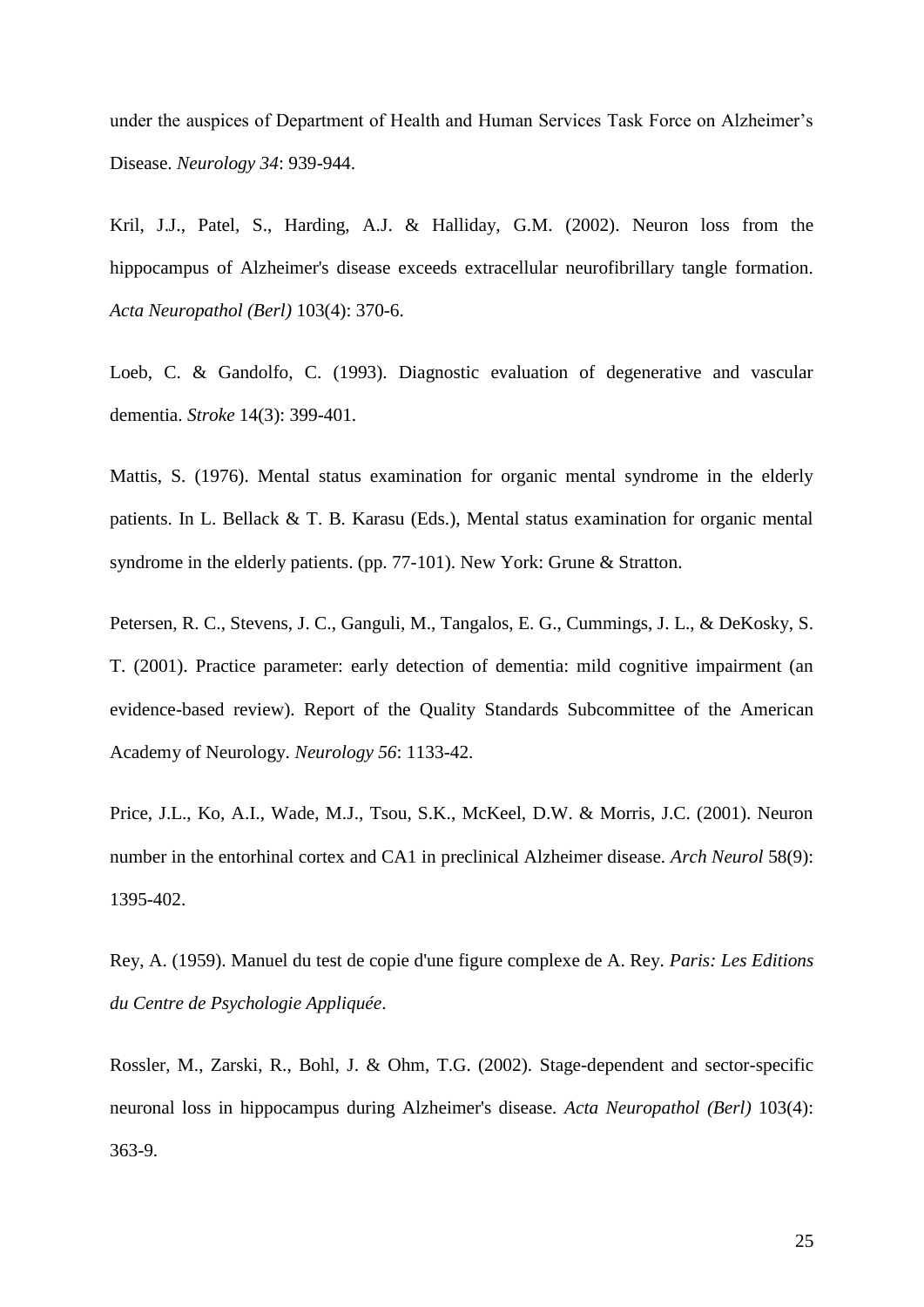Scher, A.I., Xu, Y., Korf, E.S., White, L.R., Scheltens, P., Toga, A.W., Thompson, P.M., Hartley, S.W., Witter, M.P., Valentino, D.J. & Launer, L.J. (2007). Hippocampal shape analysis in Alzheimer's disease: a population-based study. *Neuroimage* 36(1): 8-18.

Schonheit, B., Zarski, R. & Ohm, T.G. (2004). Spatial and temporal relationships between plaques and tangles in Alzheimer-pathology. *Neurobiol Aging* 25(6): 697-711.

Signoret, J.L. (1991) Batterie d'efficience mnésique. Paris: Fondation IPSEN.

Peterson LR, Peterson RJ. Short-term retention of individual verbal items. J Exp Psychol 1959; 58: 193-8.

Thompson, P.M., Hayashi, K.M., De Zubicaray, G.I., Janke, A.L., Rose, S.E., Semple, J., Hong, M.S., Herman, D.H., Gravano, D., Doddrell, D.M. & Toga, A.W. (2004). Mapping hippocampal and ventricular change in Alzheimer disease. *Neuroimage* 22(4): 1754-66.

Wang, L., Swank, J.S., Glick, I.E., Gado, M.H., Miller, M.I., Morris, J.C. & Csernansky, J.G. (2003). Changes in hippocampal volume and shape across time distinguish dementia of the Alzheimer type from healthy aging. *Neuroimage* 20(2): 667-82.

Wang, L., Miller, J.P., Gado, M.H., McKeel, D.W., Rothermich, M., Miller, M.I., Morris, J.C. & Csernansky, J.G. (2006). Abnormalities of hippocampal surface structure in very mild dementia of the Alzheimer type. *Neuroimage* 30(1):52-60.

Wechsler D. Échelle clinique de mémoire (forme 1). Paris, Centre de Psychologie Appliquée, 1969.

West, M.J. (1993). Regionally specific loss of neurons in the aging human hippocampus. *Neurobiol Aging* 14(4): 287-93.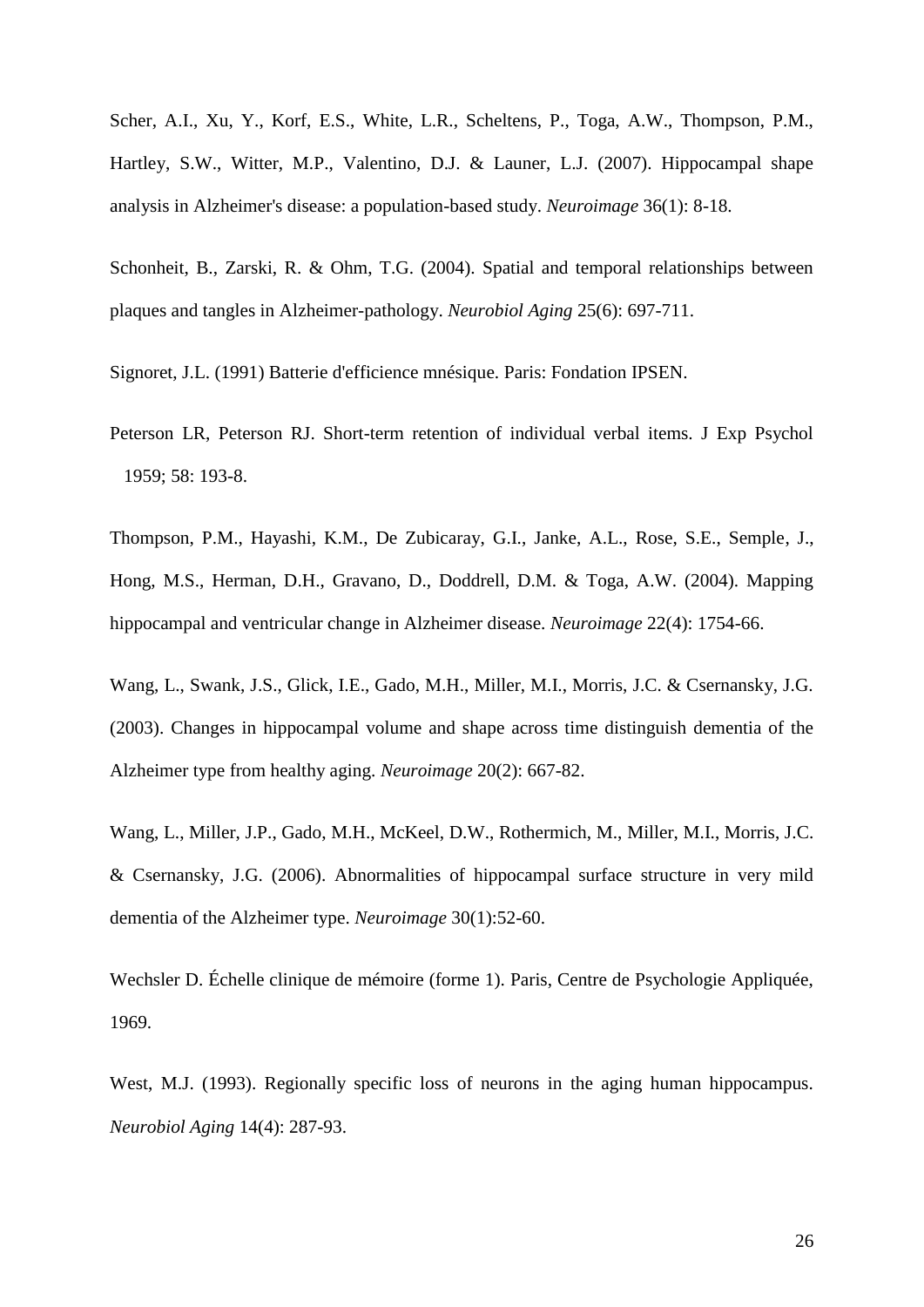West, M.J., Coleman, P.D., Flood, D.G. & Troncoso, J.C. (1994). Differences in the pattern of hippocampal neuronal loss in normal ageing and Alzheimer's disease. *Lancet* 344(8925): 769- 72.

West, M.J., Kawas, C.H., Stewart, W.F., Rudow, G.L. & Troncoso, J.C. (2004). Hippocampal neurons in pre-clinical Alzheimer's disease. *Neurobiol Aging* 25(9): 1205-12.

Zarow, C., Vinters, H.V., Ellis, W.G., Weiner, M.W., Mungas, D., White, L. & Chui, H.C. (2005). Correlates of hippocampal neuron number in Alzheimer's disease and ischemic vascular dementia. *Ann Neurol* 57(6): 896-903.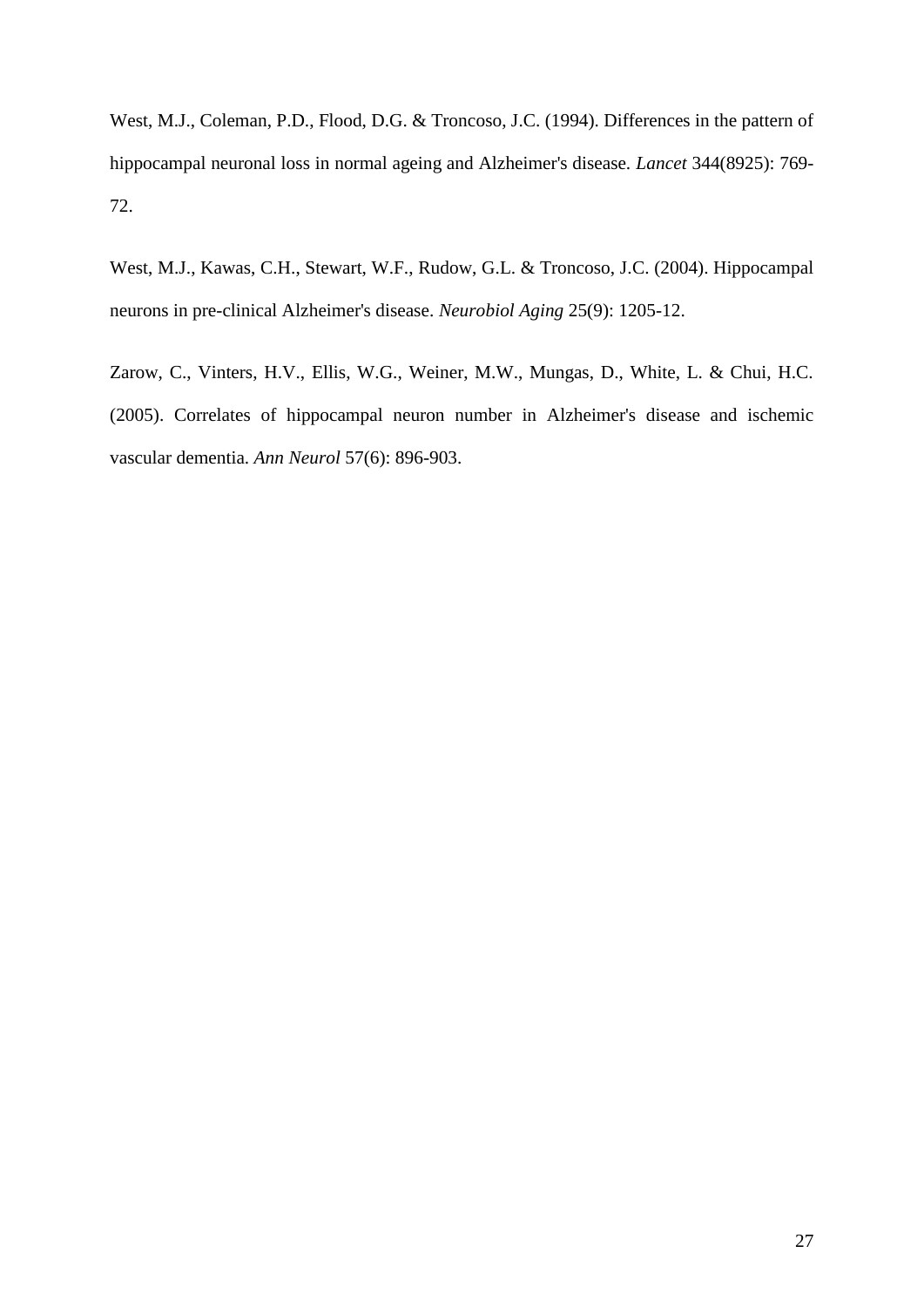|               | Healthy         | Healthy        | <b>MCI</b>     | Rapid          | Non             | AD             |
|---------------|-----------------|----------------|----------------|----------------|-----------------|----------------|
|               | controls        | elderly        |                | Converters     | Converters      |                |
| Number        | 59              | 15             | 17             | $\overline{7}$ | 10              | 17             |
| (women / men) | (30/29)         | (8/7)          | (11/6)         | (5/2)          | (6/4)           | (13/4)         |
| Baseline age: |                 |                |                |                |                 |                |
| mean $\pm$ SD | $48.4 \pm 18.1$ | $68.3 \pm 7.1$ | $71.4 \pm 8.6$ | $73.3 \pm 4.3$ | $70.4 \pm 11.2$ | $69.4 \pm 5.4$ |
| (range)       | $(20-84)$       | $(60-84)$      | $(55-87)$      | $(73-80)$      | $(55-87)$       | $(62-82)$      |
| MMSE:         |                 |                |                |                |                 |                |
| mean $\pm$ SD |                 |                | $27.5 \pm 1.2$ | $26.7 \pm 1$   | $28.1 \pm 1$    | $23.9 \pm 2.2$ |
| (range)       | -               |                | $(25-29)$      | $(25-28)$      | $(26-29)$       | 20-28          |
|               |                 |                |                |                |                 |                |

Table 1: Demographics of each control and patient group.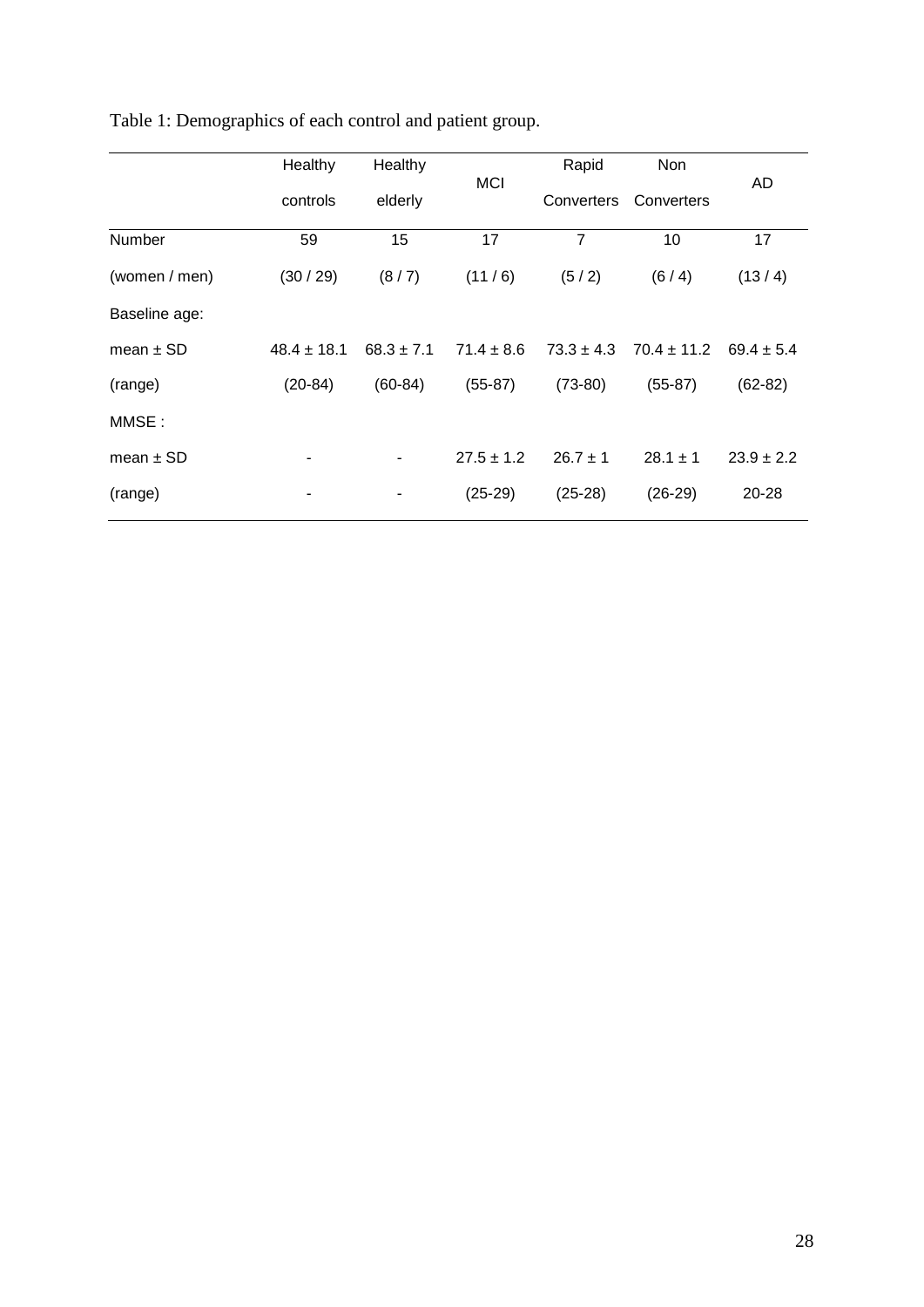# **Figure 1.**

**A:** Delineation of hippocampal subfields on 3-D surface superior and inferior views as schematized from hippocampal maps provided in previous publications (Csernansky et al., 2005; Wang et al., 2003; Frisoni et al., 2006; Apostolova et al., 2006a) ;

**B:** Hippocampal profile of GM atrophy across normal aging as represented by the superimposition of the SPM-R map of correlation between increasing age and decreasing GM density in the whole control sample (aged 20-84 years old) onto the hippocampal 3-D surface view.

**C, D, E:** Hippocampal profile of GM atrophy in AD (**C**) and MCI at both baseline (**D**) and follow-up (**E**), as represented by the superimposition of the mean Z-score maps of GM loss in each group compared to the healthy elderly control group, onto the hippocampal 3-D surface view.

**Figure 2.** Plot of the correlation between increasing age and decreasing GM density in the hippocampal voxel of highest statistical significance located in an inferior medial part of the hippocampus corresponding to the subiculum (MNI coordinates x y z = 18 -34 -6; p<  $10^{-10}$ ;  $t = -8.9$ ;  $r = -0.763$ ;  $r^2 = 0.58$ ).

**Figure 3.** Hippocampal profile of GM atrophy in MCI non converters (**A**) and rapid converters (**B**) at both baseline (left) and follow-up (right) relative to the healthy elderly control group, as represented by the superimposition of the mean Z-score maps of GM loss onto the hippocampal 3-D surface view.

**Figure 4**. Hippocampal profile of atrophy progression from baseline to follow-up in patients with MCI (**A**), and in non converters (**B**) and rapid converters (**C**) separately, as represented